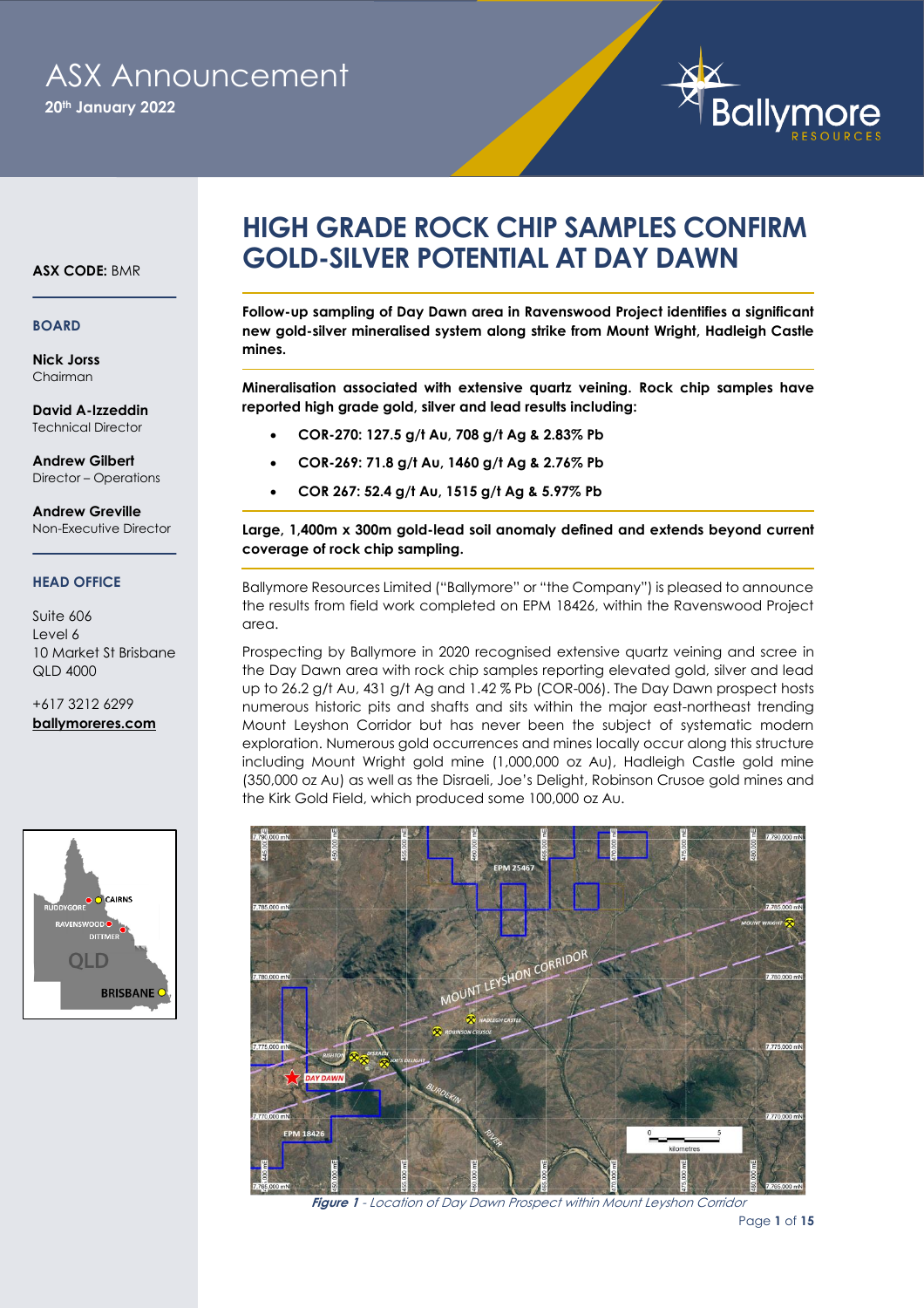Follow-up field work and rock chip sampling completed in November 2021 by Ballymore has confirmed the large scale potential of this newly identified mineralised zone. Forty-one samples were collected from around the Day Dawn - Old Man mine areas. Samples were typically of quartz +/- carbonate veins with hematite infill and galena +/- chalcopyrite in altered granodiorite as well as brecciated, altered granodiorite.

Out of 41 samples, 33 samples exceeded 1g/t Au and 17 samples exceeded 10 g/t Au with the best sample (COR-270) reporting 127.5 g/t Au, 708 ppm Ag and 2.83% Pb from an outcropping banded quartz vein with disseminated galena and scorodite. In addition, many samples reported anomalous lead and silver, with 8 samples exceeding 1000 g/t Ag and 23 samples exceeding 1.0% Pb.

|  |  |  | A summary of significant rock chip results includes the following: |  |
|--|--|--|--------------------------------------------------------------------|--|
|--|--|--|--------------------------------------------------------------------|--|

| COR 270: 127.5 g/t Au, 708 ppm Ag, 2.83% Pb                      |
|------------------------------------------------------------------|
| COR 269: 71.8 g/t Au, 1460 g/t Ag, 2.76% Pb                      |
| COR 267: 52.4 g/t Au, 1515 g/t Ag, 5.97% Pb                      |
| COR 254: 70.8 g/t Au, 22.7 g/t Ag, 0.23% Pb                      |
| COR 271: 35.0 g/t Au, 1860 g/t Ag, 0.21% Cu, 4.81% Pb, 0.17% Zn  |
| COR 260: 34.3 g/t Au, 1880 g/t Ag, 0.20% Cu, 4.70% Pb & 0.17% Zn |
| COR 245: 48.0 g/t Au, 39.8 g/t Ag, 1.15% Pb                      |
| COR 265: 35.9 g/t Au, 411 g/t Ag, 2.71% Pb                       |
| COR 250: 0.87 g/t Au, 2770 g/t Ag, 2.70% Pb                      |
| COR 262: 4.58 g/t Au, 2120 g/t Ag, 1.34% Pb                      |
| COR 251: 0.86 g/t Au, 2350 g/t Ag, 3.62% Pb                      |
| COR 256: 29.5 g/t Au, 163 g/t Ag, 3.59% Pb                       |



**Figure 2** - Day Dawn rock chip sampling area and samples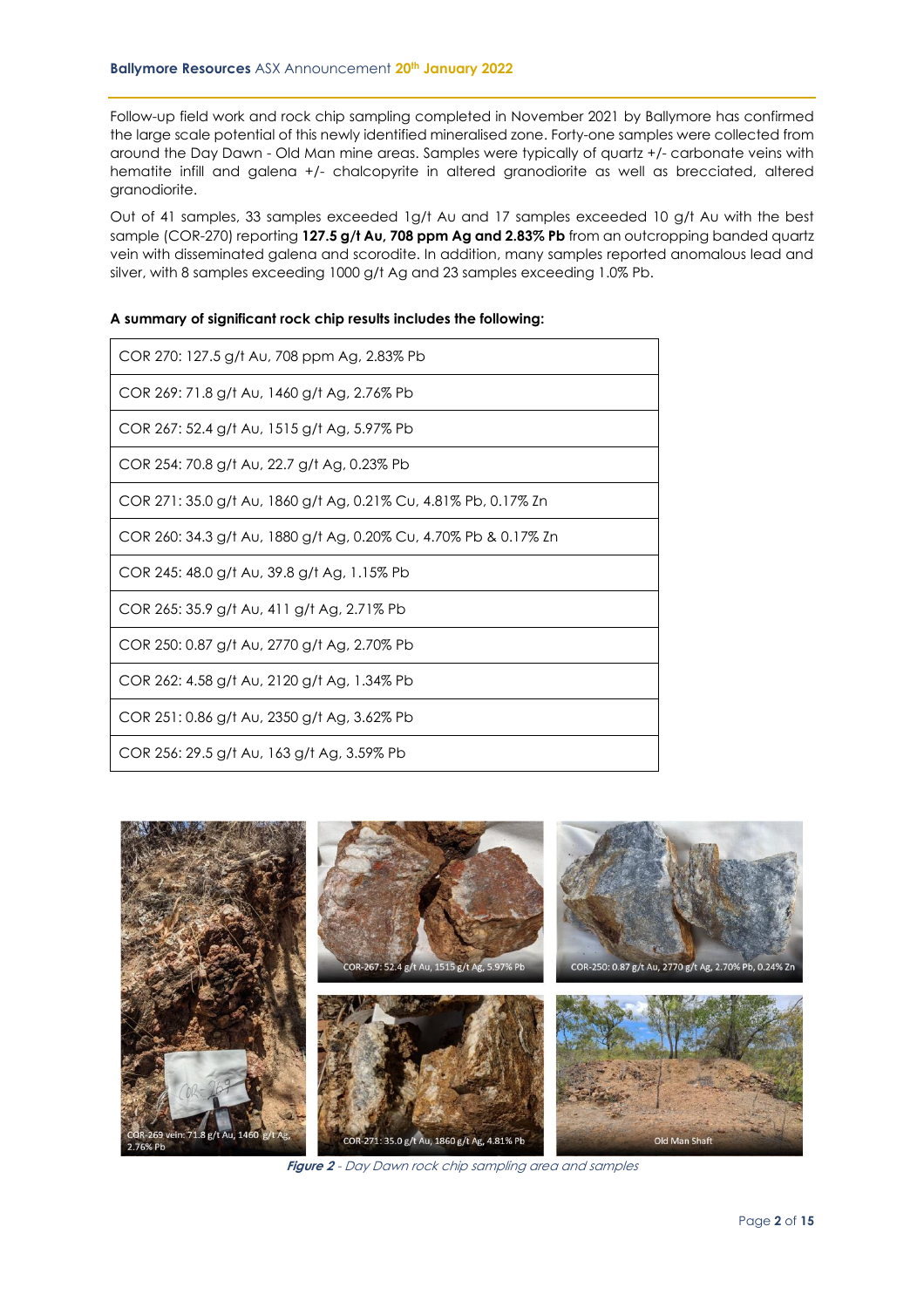Rock chip sampling by Ballymore has defined an area of anomalous Au-Ag-Pb rock chip results over an area of **900m x 300m** in the Day Dawn area. As part of the current field program, a soil sampling program was also completed. In the late 1990's Rishton Gold (operator of the Rishton and Hadleigh Castle mines) completed an extensive soil sampling program over the mine corridor between Hadleigh Castle and Rishton, as well as covering the Cornishman area west of Day Dawn. However, the Day Dawn area remained unsampled as part of this program and **has not previously been sampled**.

Results of this soil survey have highlighted a large **1,400m x 300m** gold-lead anomaly in the Day Dawn - Old Man area, corresponding with an interpreted east-west fault corridor. In addition, anomalous soils define secondary corridors associated with west-northwest – east-southeast and northeast-southwest fault zones and veining. Maximum soil results in the area include 1000 ppb Au, 1.97 ppm Ag, 330 ppm As, 29.4 ppm Bi, 360 ppm Cu, 372 ppm Pb, 75.5 ppm Sb and 498 ppm Zn.



**Figure 3** - Day Dawn area showing location of rock chip samples overlain on gold soil anomaly

The Day Dawn area has only been tested by 4 shallow RC holes for 180m by Aurora Gold Limited in 1993 with the best result being 2m @ 0.49 g/t Au and the area remains poorly tested. Ballymore has defined a large and robust anomaly hosting veins and stockwork mineralisation over an extensive area and in a highly prospective corridor. Vein-hosted deposits in this area have the potential to be significant deposits and include Charters Towers (6.6 Moz Au), Ravenswood (4.8 Moz Au) and Hadleigh Castle (0.3 Moz Au). The grades reported are extremely high grade with rock chip samples reporting up to 127.5 g/t Au and 2770 g/t Ag. Ballymore intends to follow up these encouraging results with a work program including detailed geological mapping as well as an IP survey, prior to drilling to test this significant new target which is hosted in a world class gold system.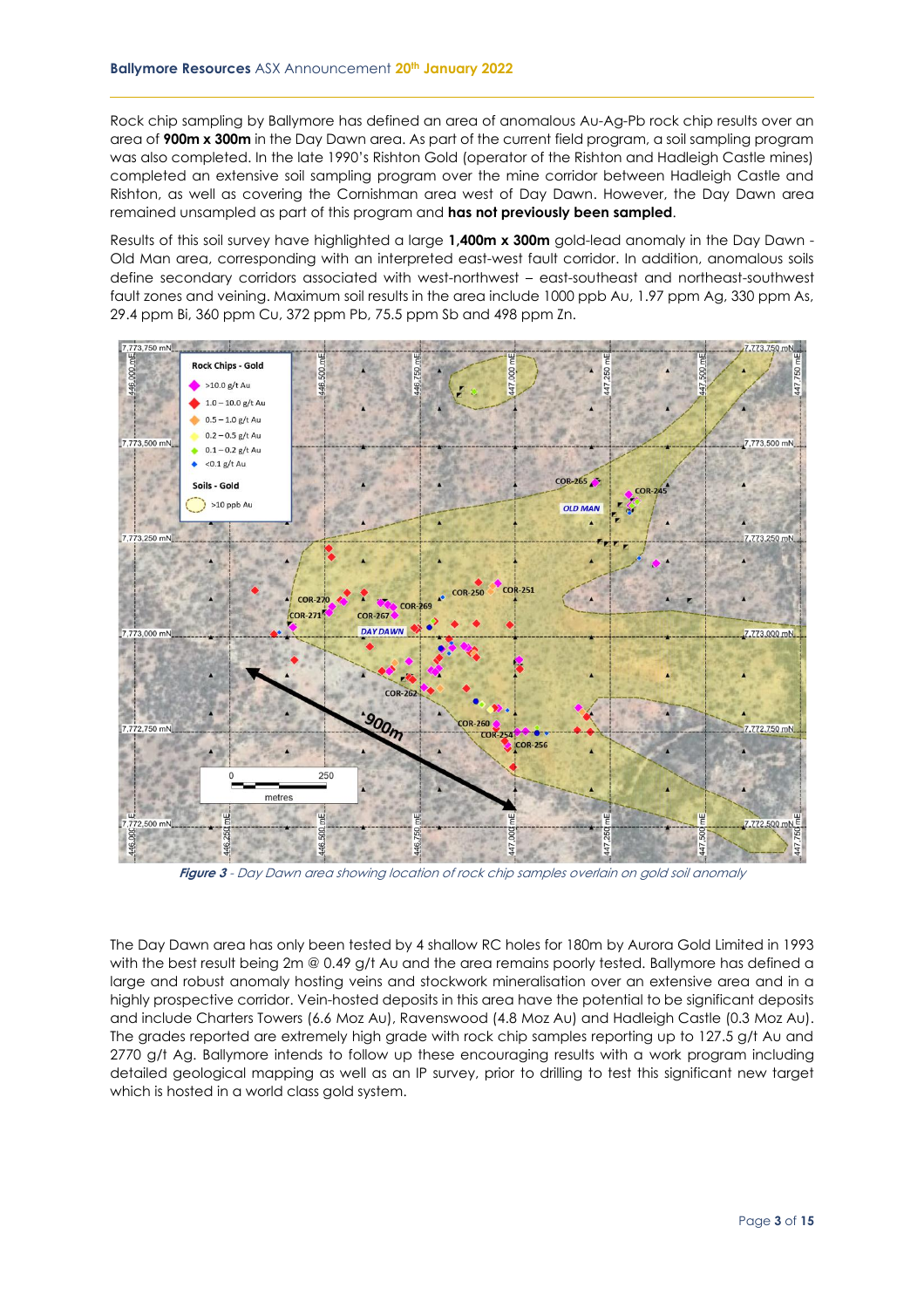#### **Seventy Mile Mount Drilling Results Update**

The initial drill program at Seventy Mile Mount and Matthews Pinnacle was completed in November 2021. Assay results are still awaited and extreme delays are being experienced in laboratory turnaround times by all explorers due to large back logs of samples. Despite delays, initial results for the Seventy Mile Mount holes are still expected in January.

#### **About Ravenswood Project**

The Ravenswood Project is situated in the Charters Towers Province in northeast Queensland, approximately 20 – 60 km south of Charters Towers. The Ravenswood Project contains numerous prospects, historic drill intersections and geochemical anomalies located within the 17 Moz Ravenswood gold province, including the Seventy Mile Mount breccia pipe-hosted gold target.

The Project consists of EPMs 18424, 18426, 18637, 25466 and 25467, which comprise a total of 96 sub-blocks and encompass an area of 309 km<sup>2</sup> . On the 31st October 2019, Ballymore Resources Limited entered into a farm-in agreement and joint venture with ActivEX Limited for the Ravenswood Project with Ballymore Resources Limited earning-in to the tenements. In August 2021 Ballymore earned its initial 51% stake in the project and subsequently acquired the project 100% from ActivEX on 18th November 2021.

#### **Next Quarter Major Work Programme**

- Receive assays for Seventy Mile Mount and Matthew's Pinnacle CEI drill program at the Ravenswood Project
- Undertake drilling at Ruddygore mine, Ruddygore Project
- Complete soil sampling and mapping program at Cedar Ridge, Dittmer Project
- Complete technical review to progress next steps for Dittmer Mine

#### **About Ballymore Resources**

Ballymore Resources Limited is a minerals exploration company committed to the acquisition, identification, and delineation of new resource projects through active exploration. The Ballymore portfolio is focussed on copper and gold projects, with substantial tenement packages in north Queensland. Ballymore has three project areas at Dittmer, Ruddygore and Ravenswood. These consist of two granted Mining Leases (MLs), twelve granted Exploration Permits for Minerals (EPMs) and an EPM application covering an area of 1,434 km<sup>2</sup> .

#### **Approved by the Board of Ballymore Resources Limited.**

**For further information, please contact:**

**David A-Izzeddin** Technical Director daizzeddin@ballymoreres.com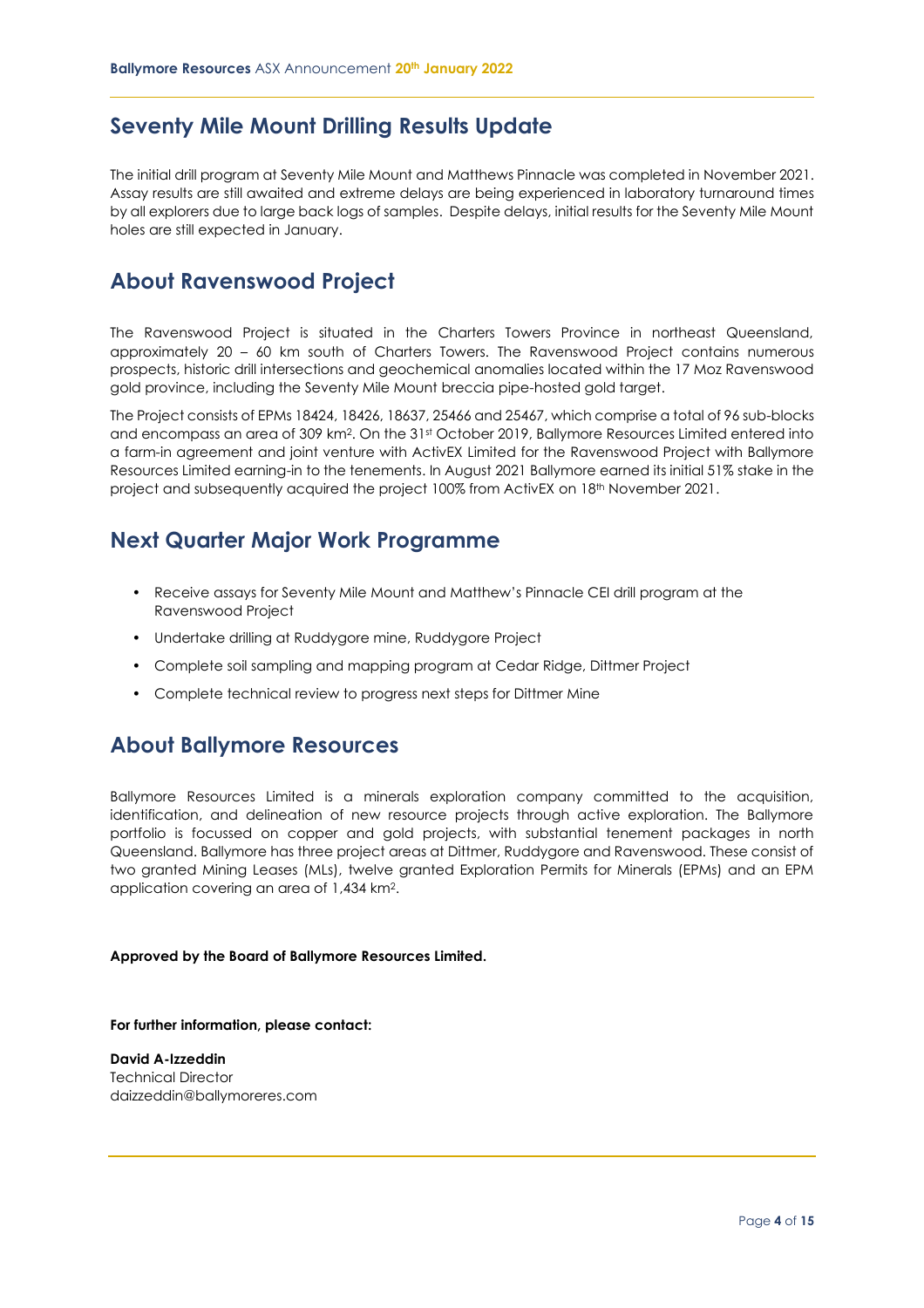#### **Competent Persons Statement**

The information in this announcement that relates to Exploration Results is based on information compiled or reviewed by Mr David A-Izzeddin. The Company is not aware of any new information or data that materially affects the information included in these Company Announcements and in the case of reported Mineral Resources, all material assumptions and technical parameters underpinning the estimates continue to apply and have not materially changed. Mr A-Izzeddin is a Member of The Australasian Institute of Geoscientists and is an employee of the Company. Mr A-Izzeddin has sufficient experience which is relevant to the style of mineralisation and type of deposit under consideration and to the activity which he is undertaking to qualify as a Competent Person as defined in the 2012 Edition of the 'Australasian Code for Reporting of Exploration Results, Mineral Resources and Ore Reserves'. Mr A-Izzeddin consents to the inclusion in the announcement of the matters based on his information in the form and context in which it applies. The Exploration Targets described in this announcement are conceptual in nature and there is insufficient information to establish whether further exploration will result in the determination of Mineral Resources.

### **Exploration Results & Exploration Target**

Ballymore confirms that Exploration Results and Exploration Targets used in this document were estimated, reported and reviewed in accordance with the guidelines of the Australian Code for the Reporting of Exploration Results, Mineral Resources and Ore Reserves (The JORC Code) 2012 edition. Ballymore confirms that it is not aware of any new information or data that materially affects the Exploration Results or Exploration Target information included in the following announcements:

- \*1 Ballymore Prospectus released on 1 September 2021
- \*2 "Drilling commences as Ballymore Resources commences trading on ASX" released on 3 September 2021
- \*3 "Acquisition of 100% of Ravenswood Project" released on 18 November 2021
- \*4 "Seventy Mile Mount Drilling and CEI Hole Completed" released on 14 December 2021

### **Forward-Looking Statements**

Certain statements made during or in connection with this statement contain or comprise certain forward-looking statements regarding the Company's Mineral Resources, exploration operations and other economic performance and financial conditions as well as general market outlook. Although the Company believes that the expectations reflected in such forward-looking statements are reasonable, such expectations are only predictions and are subject to inherent risks and uncertainties which could cause actual values, results, performance or achievements to differ materially from those expressed, implied or projected in any forward-looking statements and no assurance can be given that such expectations will prove to have been correct.

Accordingly, results could differ materially from those set out in the forward-looking statements as a result of, among other factors, changes in economic and market conditions, delays or changes in project development, success of business and operating initiatives, changes in the regulatory environment and other government actions, fluctuations in commodity prices and exchange rates and business and operational risk management. Except for statutory liability which cannot be excluded, each of the Company, its officers, employees and advisors expressly disclaim any responsibility for the accuracy or completeness of the material contained in this statement and excludes all liability whatsoever (including in negligence) for any loss or damage which may be suffered by any person as a consequence of any information in this statement or any error or omission. The Company undertakes no obligation to update publicly or release any revisions to these forward-looking statements to reflect events or circumstances after today's date or to reflect the occurrence of unanticipated events other than required by the Corporations Act and ASX Listing Rules. Accordingly, you should not place undue reliance on any forward-looking statement.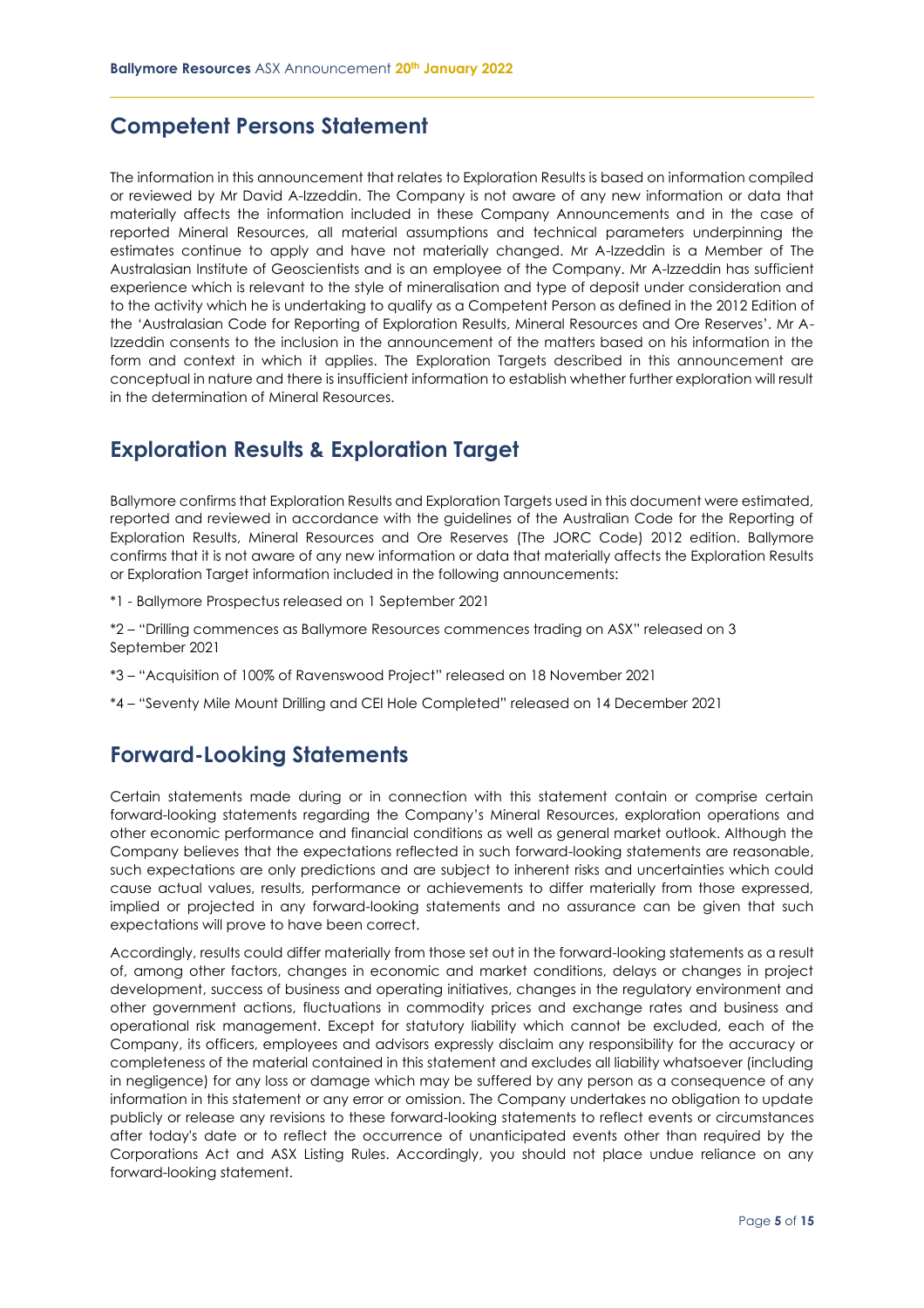### **APPENDIX 1. RAVENSWOOD – JORC CODE TABLE 1 CHECKLIST OF ASSESSMENT AND REPORTING CRITERIA**

### **Section 1: Sampling Techniques and Data**

| <b>Criteria</b>               | <b>JORC Code Explanation</b>                                                                                                                                                                                                                                                                                                                 | <b>Commentary</b>                                                                                                                                                                                                                                                                                                                                                      |  |  |  |
|-------------------------------|----------------------------------------------------------------------------------------------------------------------------------------------------------------------------------------------------------------------------------------------------------------------------------------------------------------------------------------------|------------------------------------------------------------------------------------------------------------------------------------------------------------------------------------------------------------------------------------------------------------------------------------------------------------------------------------------------------------------------|--|--|--|
| SAMPLING<br><b>TECHNIQUES</b> | Nature and quality of sampling (e.g., cut<br>$\bullet$<br>channels, random chips, or specific<br>specialised industry standard<br>measurement tools appropriate to the<br>minerals under investigation, such as<br>down hole gamma sondes, or handheld<br>XRF instruments, etc). These examples<br>should not be taken as limiting the broad | Exploration has been undertaken at the<br>$\bullet$<br>Project since the early 1950s. Sampling<br>methods have included surface rock chip<br>and trenching, soil, and stream sediment<br>samples, together with drillhole samples<br>comprising open hole percussion, RC<br>percussion, and diamond core samples.<br>Geochemistry from soil and stream<br>$\bullet$    |  |  |  |
|                               | meaning of sampling.                                                                                                                                                                                                                                                                                                                         | sediment samples is used semi-<br>quantitatively to guide further exploration<br>and is not used for Mineral Resource<br>estimation.                                                                                                                                                                                                                                   |  |  |  |
|                               |                                                                                                                                                                                                                                                                                                                                              | The accuracy of rock chip geochemistry is<br>$\bullet$<br>generally high but these samples are spot<br>samples and generally not used in Mineral<br>Resource estimation.                                                                                                                                                                                               |  |  |  |
|                               |                                                                                                                                                                                                                                                                                                                                              | The accuracy of trench and channel<br>$\bullet$<br>geochemistry is generally high. These<br>samples are regularly used in Mineral<br>Resource estimation.                                                                                                                                                                                                              |  |  |  |
|                               |                                                                                                                                                                                                                                                                                                                                              | The quality of open hole percussion drilling<br>$\bullet$<br>is generally low because there is a<br>likelihood of contamination of samples.<br>Consequently, these samples are generally<br>used to guide further exploration and are<br>not used for Mineral Resource estimation.                                                                                     |  |  |  |
|                               |                                                                                                                                                                                                                                                                                                                                              | The quality of RC percussion drilling is<br>$\bullet$<br>generally medium - high because the<br>method significantly reduces the potential<br>of contamination, unless there is a lot of<br>groundwater or badly broken ground.<br>Consequently, these samples can be<br>representative of the interval drilled and<br>can be used for Mineral Resource<br>estimation. |  |  |  |
|                               |                                                                                                                                                                                                                                                                                                                                              | The quality of diamond coring is generally<br>$\bullet$<br>medium - high because the method is<br>designed to sample the rock mass<br>effectively in most conditions.<br>Consequently, these samples can be<br>representative of the interval drilled and<br>can be used for Mineral Resource<br>estimation.                                                           |  |  |  |
|                               |                                                                                                                                                                                                                                                                                                                                              | Ballymore rock chip samples were<br>$\bullet$<br>collected from outcrop, subcrop, float<br>material, as well as mullock samples.                                                                                                                                                                                                                                       |  |  |  |
|                               |                                                                                                                                                                                                                                                                                                                                              | Ballymore soil samples • were collected on<br>$\bullet$<br>a grid pattern and the top 10 cm of cover<br>material is removed and regolith is was<br>sieved to -80# and a 150g sample was<br>collected                                                                                                                                                                   |  |  |  |
|                               | Include reference to measures taken to<br>$\bullet$<br>ensure sample representivity and the<br>appropriate calibration of any<br>measurement tools or systems used.                                                                                                                                                                          | No information is available documenting<br>$\bullet$<br>measures to ensure sample representivity<br>for surface sampling methods. These<br>methods are not used for Mineral Resource<br>estimation.                                                                                                                                                                    |  |  |  |
|                               |                                                                                                                                                                                                                                                                                                                                              | Trench and channel sampling is an<br>$\bullet$<br>established method designed to deliver a<br>representative sample of the interval being<br>sampled.                                                                                                                                                                                                                  |  |  |  |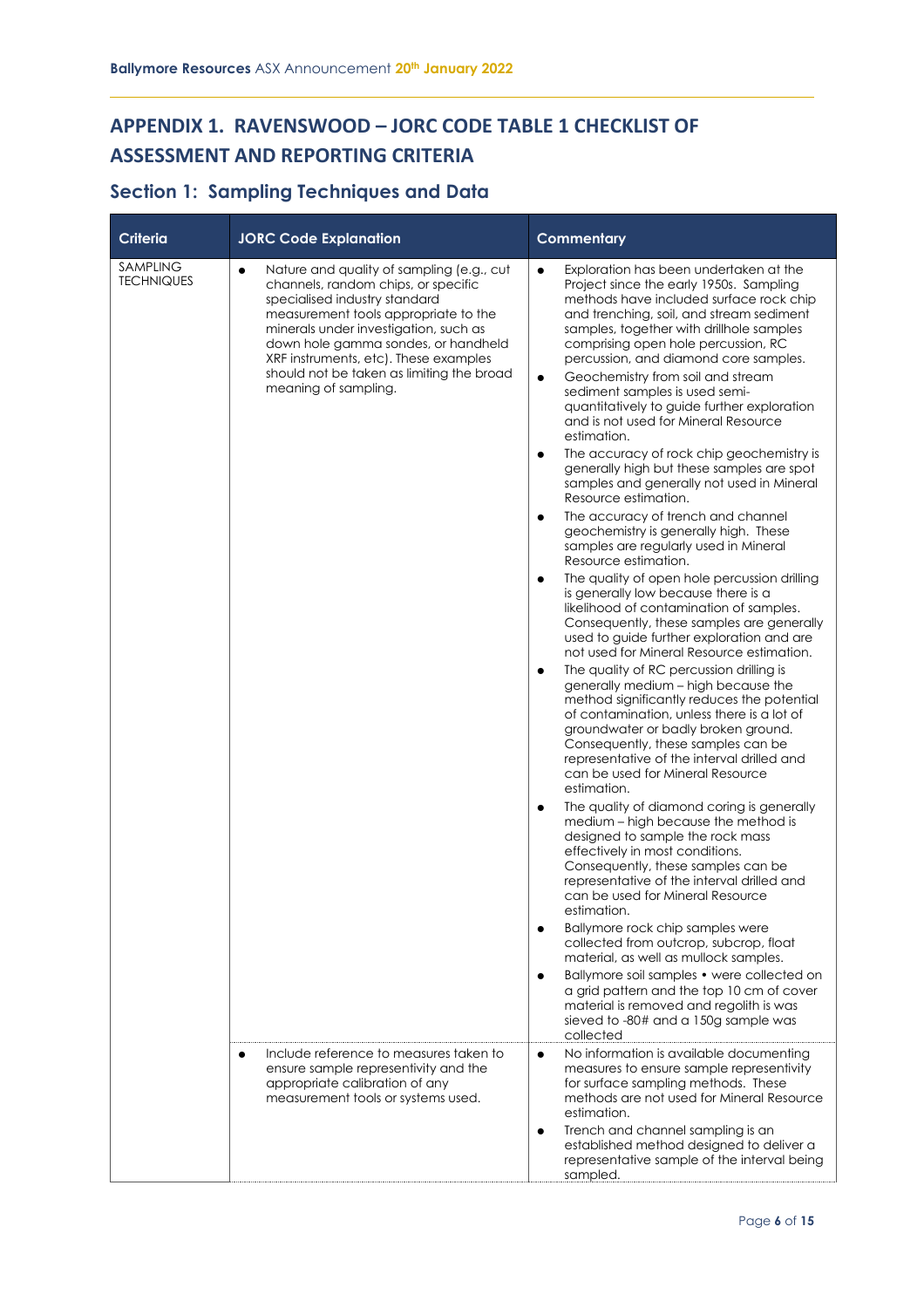| <b>Criteria</b>                                                              | <b>JORC Code Explanation</b>                                                                                                                                                                                                                                                                                                                                                                                                                                                                                                                                                                                                   | <b>Commentary</b>                                                                                                                                                                                                                                                                                                                                                                                                                                                                                                                                                                                                                                                                                                                                                       |  |  |  |
|------------------------------------------------------------------------------|--------------------------------------------------------------------------------------------------------------------------------------------------------------------------------------------------------------------------------------------------------------------------------------------------------------------------------------------------------------------------------------------------------------------------------------------------------------------------------------------------------------------------------------------------------------------------------------------------------------------------------|-------------------------------------------------------------------------------------------------------------------------------------------------------------------------------------------------------------------------------------------------------------------------------------------------------------------------------------------------------------------------------------------------------------------------------------------------------------------------------------------------------------------------------------------------------------------------------------------------------------------------------------------------------------------------------------------------------------------------------------------------------------------------|--|--|--|
|                                                                              |                                                                                                                                                                                                                                                                                                                                                                                                                                                                                                                                                                                                                                | RC drilling is an established method<br>$\bullet$<br>designed to minimise drilling-induced<br>contamination of samples, aimed to deliver<br>a representative sample of the interval<br>being drilled. Diamond drilling is also an<br>established method aimed at collecting<br>representative samples of the interval<br>being drilled.                                                                                                                                                                                                                                                                                                                                                                                                                                 |  |  |  |
|                                                                              | Aspects of the determination of<br>$\bullet$<br>mineralisation that are Material to the<br>Public Report. In cases where 'industry<br>standard' work has been done this would<br>be relatively simple (e.g., 'reverse<br>circulation drilling was used to obtain 1 m<br>samples from which 3 kg was pulverised<br>to produce a 30 g charge for fire assay').<br>In other cases, more explanation may be<br>required, such as where there is coarse<br>gold that has inherent sampling problems.<br>Unusual commodities or mineralisation<br>types (e.g., submarine nodules) may<br>warrant disclosure of detailed information. | Economic gold mineralisation is measured<br>$\bullet$<br>in terms of parts per million and therefore<br>rigorous sampling techniques must be<br>adopted to ensure quantitative, precise<br>measurements of gold concentration. If<br>gold is present as medium - coarse grains,<br>the entire sampling, sub-sampling, and<br>analytical process must be more stringent.<br>Where the main mineralisation is copper,<br>this is measured as a percentage and<br>therefore sampling techniques can be<br>somewhat less rigorous than for gold.<br>At Ravenswood, gold can be visible and<br>$\bullet$<br>therefore there are inherent sampling<br>problems. Procedures used to manage this<br>problem are documented elsewhere in<br>relevant sub-sections of this table. |  |  |  |
| <b>DRILLING</b><br><b>TECHNIQUES</b>                                         | Drill type (e.g., core, reverse circulation,<br>$\bullet$<br>open-hole hammer, rotary air blast,<br>auger, Bangka, sonic, etc) and details<br>(e.g., core diameter, triple or standard<br>tube, depth of diamond tails, face-<br>sampling bit, or other type, whether core<br>is oriented and if so, by what method,                                                                                                                                                                                                                                                                                                           | Numerous drilling programs have been<br>recorded across the Project area since the<br>$\bullet$<br>1980s comprising mostly RC and diamond<br>drilling. Ballymore has not completed any<br>drilling to date at the Project.<br>Most drilling is inconsistently documented<br>and therefore details on hole sizes, bit types<br>and other drilling parameters are sparse.                                                                                                                                                                                                                                                                                                                                                                                                 |  |  |  |
| <b>DRILL SAMPLE</b><br><b>RECOVERY</b>                                       | etc).<br>Method of recording and assessing core<br>$\bullet$<br>and chip sample recoveries and results<br>assessed.                                                                                                                                                                                                                                                                                                                                                                                                                                                                                                            | For most programs, no information is<br>$\bullet$<br>available documenting if sample recovery<br>was routinely recorded. Aberfoyle (1980s)<br>reported sample recoveries of typically<br>>85% in percussion drillholes.<br>No assessment of sample recovery has<br>٠<br>been made.                                                                                                                                                                                                                                                                                                                                                                                                                                                                                      |  |  |  |
|                                                                              | Measures taken to maximise sample<br>recovery and ensure representative<br>nature of the samples.                                                                                                                                                                                                                                                                                                                                                                                                                                                                                                                              | No information is available documenting<br>$\bullet$<br>measures to maximise sample recovery or<br>ensure collection of representative<br>samples.                                                                                                                                                                                                                                                                                                                                                                                                                                                                                                                                                                                                                      |  |  |  |
|                                                                              | Whether a relationship exists between<br>sample recovery and grade and whether<br>sample bias may have occurred due to<br>preferential loss/gain of fine/coarse<br>material.                                                                                                                                                                                                                                                                                                                                                                                                                                                   | No assessment has been completed to<br>$\bullet$<br>determine if there is a relationship between<br>sample recovery and grade, and whether<br>there is any potential for sample bias<br>associated with the drilling used to date.                                                                                                                                                                                                                                                                                                                                                                                                                                                                                                                                      |  |  |  |
| <b>LOGGING</b>                                                               | Whether core and chip samples have<br>$\bullet$<br>been geologically and geotechnically<br>logged to a level of detail to support<br>appropriate Mineral Resource estimation,<br>mining studies and metallurgical studies.                                                                                                                                                                                                                                                                                                                                                                                                     | Most drill logs document logging for<br>$\bullet$<br>lithology, structure, alteration,<br>mineralisation, and veining. No core<br>photography is available.<br>Logging information is possibly adequate to<br>$\bullet$<br>support future Mineral Resource estimation<br>but will be reassessed if required.                                                                                                                                                                                                                                                                                                                                                                                                                                                            |  |  |  |
|                                                                              | Whether logging is qualitative or<br>quantitative in nature. Core (or costean,<br>channel, etc) photography.                                                                                                                                                                                                                                                                                                                                                                                                                                                                                                                   | Logging of core is mostly qualitative.<br>$\bullet$                                                                                                                                                                                                                                                                                                                                                                                                                                                                                                                                                                                                                                                                                                                     |  |  |  |
|                                                                              | The total length and percentage of the<br>$\bullet$<br>relevant intersections logged.                                                                                                                                                                                                                                                                                                                                                                                                                                                                                                                                          | Geological logs were completed for all<br>$\bullet$<br>drilled intervals.                                                                                                                                                                                                                                                                                                                                                                                                                                                                                                                                                                                                                                                                                               |  |  |  |
| <b>SUB-SAMPLING</b><br><b>TECHNIQUES</b><br>AND SAMPLE<br><b>PREPARATION</b> | If core, whether cut or sawn and whether<br>$\bullet$<br>quarter, half or all core taken.                                                                                                                                                                                                                                                                                                                                                                                                                                                                                                                                      | Different companies used different<br>$\bullet$<br>sampling intervals that ranged from a<br>nominal minimum of 1 m to a nominal<br>maximum of 4 m. Not all drilled intervals<br>were sampled.                                                                                                                                                                                                                                                                                                                                                                                                                                                                                                                                                                           |  |  |  |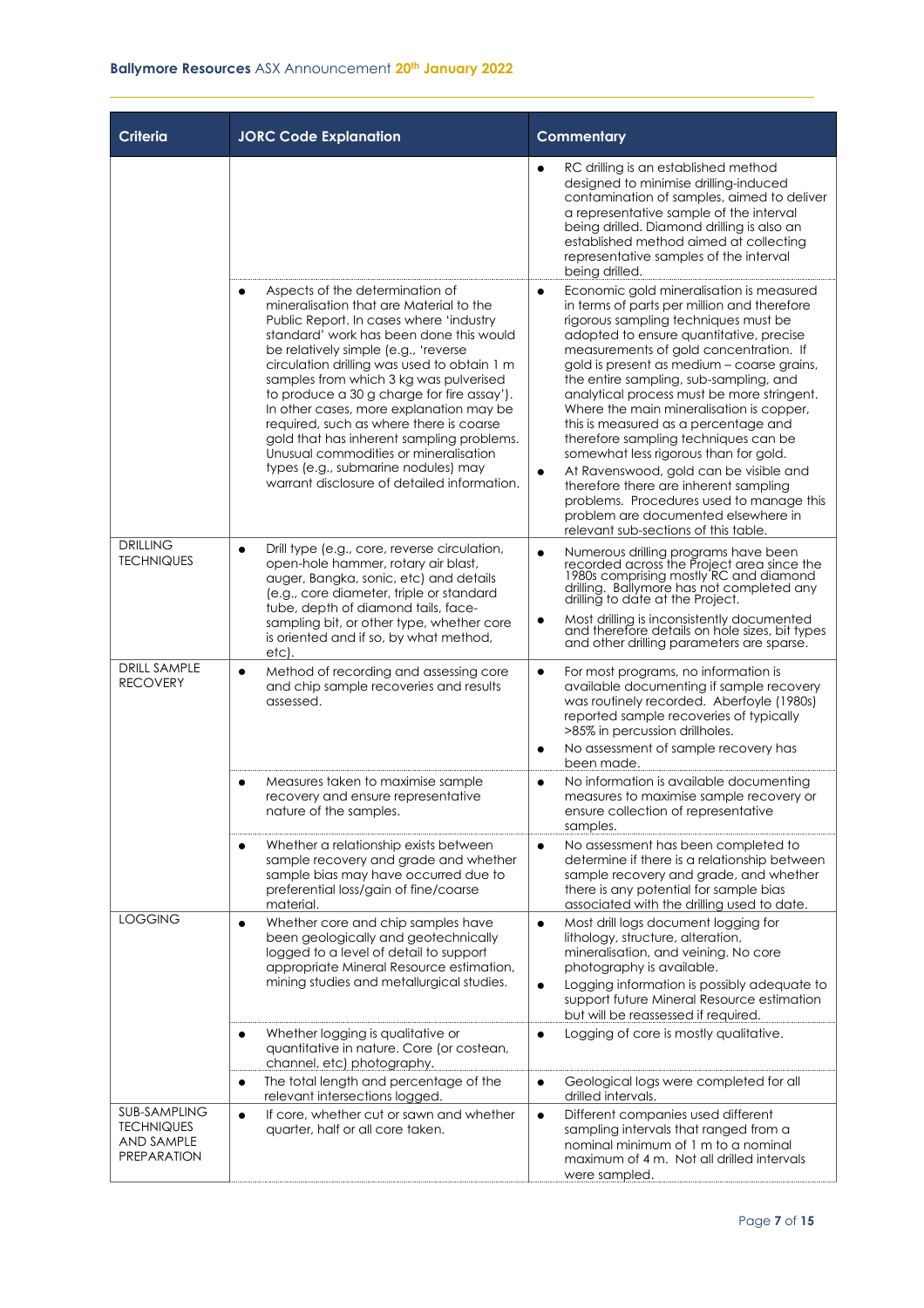| Criteria                                                                                  | <b>JORC Code Explanation</b>                                                                                                                                                                      | <b>Commentary</b>                                                                                                                                                                                                                                                                                                                                                                                                                                                                                                              |  |  |  |
|-------------------------------------------------------------------------------------------|---------------------------------------------------------------------------------------------------------------------------------------------------------------------------------------------------|--------------------------------------------------------------------------------------------------------------------------------------------------------------------------------------------------------------------------------------------------------------------------------------------------------------------------------------------------------------------------------------------------------------------------------------------------------------------------------------------------------------------------------|--|--|--|
|                                                                                           |                                                                                                                                                                                                   | No information is available on whether the<br>$\bullet$<br>core was cut or split or the size of the core<br>samples submitted for analysis.                                                                                                                                                                                                                                                                                                                                                                                    |  |  |  |
|                                                                                           | If non-core, whether riffled, tube sampled,<br>rotary split, etc and whether sampled wet<br>or dry.                                                                                               | No information is available on moisture<br>$\bullet$<br>content of percussion samples.<br>Limited information is reported for<br>$\bullet$<br>subsampling of percussion chips. Some<br>companies report the use of cyclones at<br>rigs and/or spearing of sample intervals to<br>collect a sample for laboratory analysis.                                                                                                                                                                                                     |  |  |  |
|                                                                                           | For all sample types, the nature, quality,<br>and appropriateness of the sample<br>preparation technique.                                                                                         | Limited details of the laboratory<br>$\bullet$<br>preparation of samples were recorded. It is<br>assumed that sample preparation methods<br>used by all commercial laboratories<br>followed the basic steps of drying, crushing,<br>and pulverising, but details of the amount<br>of the sample crushed and pulverised are<br>not known. Therefore, it is not possible to<br>assess the quality and appropriateness of<br>the sample preparation techniques.                                                                   |  |  |  |
|                                                                                           | Quality control procedures adopted for<br>all sub-sampling stages to maximise<br>representivity of samples.                                                                                       | Limited information has been recorded that<br>$\bullet$<br>documents quality control procedures<br>adopted for all sub-sampling stages to<br>maximise representivity of samples.                                                                                                                                                                                                                                                                                                                                               |  |  |  |
|                                                                                           | Measures taken to ensure that the<br>$\bullet$<br>sampling is representative of the in situ<br>material collected, including for instance<br>results for field duplicate/second-half<br>sampling. | No information has been recorded that<br>$\bullet$<br>documents measures taken to ensure that<br>the sampling is representative of the in situ<br>material collected.                                                                                                                                                                                                                                                                                                                                                          |  |  |  |
|                                                                                           | Whether sample sizes are appropriate to<br>the grain size of the material being<br>sampled.                                                                                                       | No formal assessment has been undertaken<br>$\bullet$<br>to quantify the appropriate sample size<br>required for good quality determination of<br>gold content, given the nature of the gold<br>mineralisation.                                                                                                                                                                                                                                                                                                                |  |  |  |
| <b>QUALITY OF</b><br><b>ASSAY DATA</b><br><b>AND</b><br><b>LABORATORY</b><br><b>TESTS</b> | The nature, quality and appropriateness<br>$\bullet$<br>of the assaying and laboratory<br>procedures used and whether the<br>technique is considered partial or total.                            | Limited detailed information has been<br>$\bullet$<br>recorded that documents the nature,<br>quality, and appropriateness of assaying<br>methods used for any of the drilling<br>programs. Where gold was analysed, it was<br>undertaken by aqua regia digest and AAS<br>finish, or more generally by fire assay<br>method. Where other elements were<br>analysed, earlier programs tended to<br>analyse for a limited suite e.g., Cu, Pb, Zn,<br>Ag. Some later programs used a large<br>multi-element suite analysed by ICP. |  |  |  |
|                                                                                           |                                                                                                                                                                                                   | Ballymore rock chip samples were analysed<br>$\bullet$<br>at ALS Townsville using a multi-element suite<br>by agua regia or 4-acid digestion and ICP-<br>MS finish. For most elements, this is<br>considered as a total analysis. Gold was<br>analysed with a 50 g charge used for fire<br>assay with an ICP-AES determination.<br>Normally the gold analysis would be<br>considered a total analysis.                                                                                                                         |  |  |  |
|                                                                                           |                                                                                                                                                                                                   | Ballymore soil samples were analysed at<br>$\bullet$<br>ALS Townsville using a multi-element suite<br>by a 4-acid digestion and ICP-MS finish.<br>For most elements, this is considered as a<br>total analysis. Gold was analysed with a 50<br>g charge used for fire assay with an ICP-AES<br>determination. Normally the gold analysis<br>would be considered a total analysis.                                                                                                                                              |  |  |  |
|                                                                                           | For geophysical tools, spectrometers,<br>handheld XRF instruments, etc, the<br>parameters used in determining the                                                                                 | In 2015 ActivEX completed a pXRF soil<br>$\bullet$<br>survey over the King Solomon - Rose of<br>Allandale workings on EPM 18637 using a                                                                                                                                                                                                                                                                                                                                                                                        |  |  |  |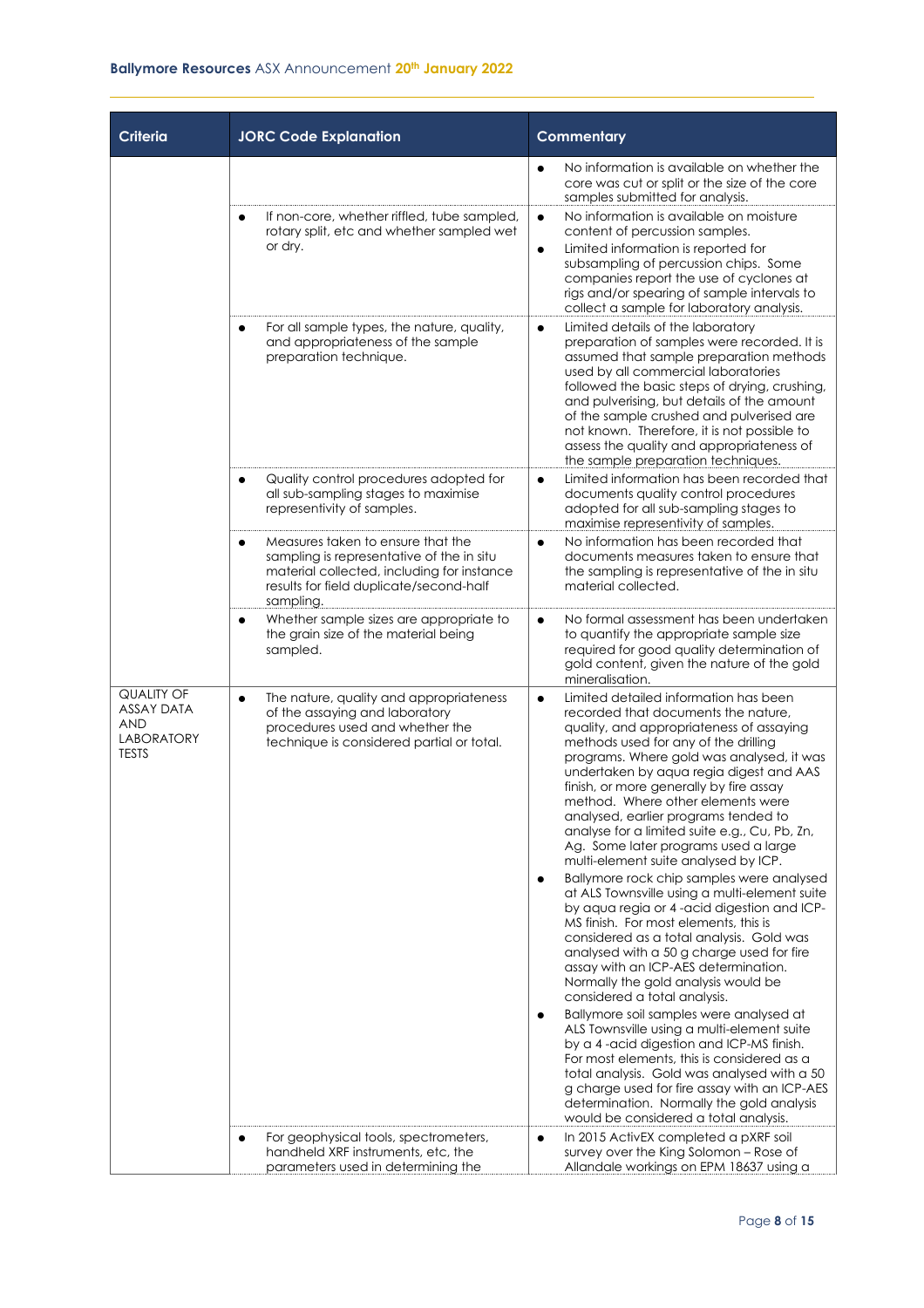| <b>Criteria</b>                                                  | <b>JORC Code Explanation</b>                                                                                                                                                                                                                   | <b>Commentary</b>                                                                                                                                                                                                                                                                                                                                                                                                                                                                                                                                                                                                                                                                                                                                                                                                                                                                                                               |
|------------------------------------------------------------------|------------------------------------------------------------------------------------------------------------------------------------------------------------------------------------------------------------------------------------------------|---------------------------------------------------------------------------------------------------------------------------------------------------------------------------------------------------------------------------------------------------------------------------------------------------------------------------------------------------------------------------------------------------------------------------------------------------------------------------------------------------------------------------------------------------------------------------------------------------------------------------------------------------------------------------------------------------------------------------------------------------------------------------------------------------------------------------------------------------------------------------------------------------------------------------------|
|                                                                  | analysis including instrument make and<br>model, reading times, calibrations factors<br>applied and their derivation, etc.                                                                                                                     | Niton XL3t-950 handheld XRF analyser on<br>'Soil' mode, using three filters, each with 30<br>second duration to give a total analysing<br>time of 90 seconds.<br>In 2020 Ballymore has completed pXRF soil<br>$\bullet$<br>surveys over the Seventy Mile Mount area<br>on EPM 18424 using an Olympus Vanta C<br>Series (TL-WN725N) portable XRF analyser.<br>Soil samples were prepared by scuffing a<br>$\bullet$<br>10 cm2 area to remove any light<br>vegetation and immediate top soil. The<br>instrument was then used to analyse the<br>area directly. The analyser window was<br>checked for any foreign contaminant<br>between samples. Niton XL3t-950<br>handhelds are able to detect 34 elements<br>on 'Soil' mode, using three filters, each with<br>30 second duration (Ag, As, Au, Ba, Ca, Cd,<br>Co, Cr, Cs, Cu, Fe, Hg, K, Mn, Mo, Ni, Pb,<br>Pd, Rb, S, Sb, Sc, Se, Sn, Sr, Te, Th, Ti, U, V, W,<br>Y, Zn, Zr). |
|                                                                  | Nature of quality control procedures<br>$\bullet$<br>adopted (e.g., standards, blanks,<br>duplicates, external laboratory checks)<br>and whether acceptable levels of<br>accuracy (i.e., lack of bias) and precision<br>have been established. | Limited details of the use of standards or<br>$\bullet$<br>certified reference materials have been<br>reported.                                                                                                                                                                                                                                                                                                                                                                                                                                                                                                                                                                                                                                                                                                                                                                                                                 |
| <b>VERIFICATION OF</b><br><b>SAMPLING AND</b><br><b>ASSAYING</b> | The verification of significant intersections<br>$\bullet$<br>by either independent or alternative<br>company personnel.                                                                                                                       | It has not been possible to independently<br>$\bullet$<br>verify significant intersections.                                                                                                                                                                                                                                                                                                                                                                                                                                                                                                                                                                                                                                                                                                                                                                                                                                     |
|                                                                  | The use of twinned holes.<br>$\bullet$                                                                                                                                                                                                         | There has been no use of twinned holes to<br>$\bullet$<br>date.                                                                                                                                                                                                                                                                                                                                                                                                                                                                                                                                                                                                                                                                                                                                                                                                                                                                 |
|                                                                  | Documentation of primary data, data<br>entry procedures, data verification, data<br>storage (physical and electronic)<br>protocols.                                                                                                            | Ballymore has collated and created a<br>$\bullet$<br>digital database of previous exploration<br>completed at the Project.                                                                                                                                                                                                                                                                                                                                                                                                                                                                                                                                                                                                                                                                                                                                                                                                      |
|                                                                  | Discuss any adjustment to assay data.                                                                                                                                                                                                          | No adjustments to assay data have been<br>$\bullet$<br>made.                                                                                                                                                                                                                                                                                                                                                                                                                                                                                                                                                                                                                                                                                                                                                                                                                                                                    |
| <b>LOCATION OF</b><br><b>DATA POINTS</b>                         | Accuracy and quality of surveys used to<br>$\bullet$<br>locate drill holes (collar and down-hole<br>surveys), trenches, mine workings and<br>other locations used in Mineral Resource<br>estimation.                                           | No details of the accuracy and quality of<br>$\bullet$<br>surveys used to locate drillholes (collar and<br>down-hole surveys) is recorded. Drillhole<br>collar locations were typically based on<br>local grids and the accuracy of drill collars<br>has not been verified to date.<br>Ballymore surface geochemical sampling is<br>$\bullet$<br>surveyed using a handheld GPS with a<br>location error of $+/-$ 5m.                                                                                                                                                                                                                                                                                                                                                                                                                                                                                                            |
|                                                                  | Specification of the grid system used.                                                                                                                                                                                                         | The co-ordinate system used is MGA94<br>$\bullet$<br>zone 55 Datum.                                                                                                                                                                                                                                                                                                                                                                                                                                                                                                                                                                                                                                                                                                                                                                                                                                                             |
|                                                                  | Quality and adequacy of topographic<br>control.                                                                                                                                                                                                | Quality of the topographic control data is<br>$\bullet$<br>poor and is currently reliant on public<br>domain data.                                                                                                                                                                                                                                                                                                                                                                                                                                                                                                                                                                                                                                                                                                                                                                                                              |
| <b>DATA SPACING</b><br><b>AND</b><br><b>DISTRIBUTION</b>         | Data spacing for reporting of Exploration<br>$\bullet$<br>Results.                                                                                                                                                                             | There is a relatively small amount of drilling<br>$\bullet$<br>to date at Seventy Mile Mount, Matthew's<br>Pinnacle, Puddler Creek, Day Dawn,<br>Radical, Cockfields, Lighthorse, Just In Time,<br>Westgate, Matthews South, Rishton Sands<br>and Red Dust prospects. The spacing of<br>drillhole data is variable.                                                                                                                                                                                                                                                                                                                                                                                                                                                                                                                                                                                                             |
|                                                                  | Whether the data spacing and<br>distribution is sufficient to establish the<br>degree of geological and grade<br>continuity appropriate for the Mineral<br>Resource and Ore Reserve estimation<br>procedure(s) and classifications applied.    | There are no Mineral Resources or Ore<br>$\bullet$<br>Reserves.<br>There is insufficient drill spacing to establish<br>٠<br>the degree of geological and grade<br>continuity appropriate for Mineral Resource<br>and Ore Reserve estimation.                                                                                                                                                                                                                                                                                                                                                                                                                                                                                                                                                                                                                                                                                    |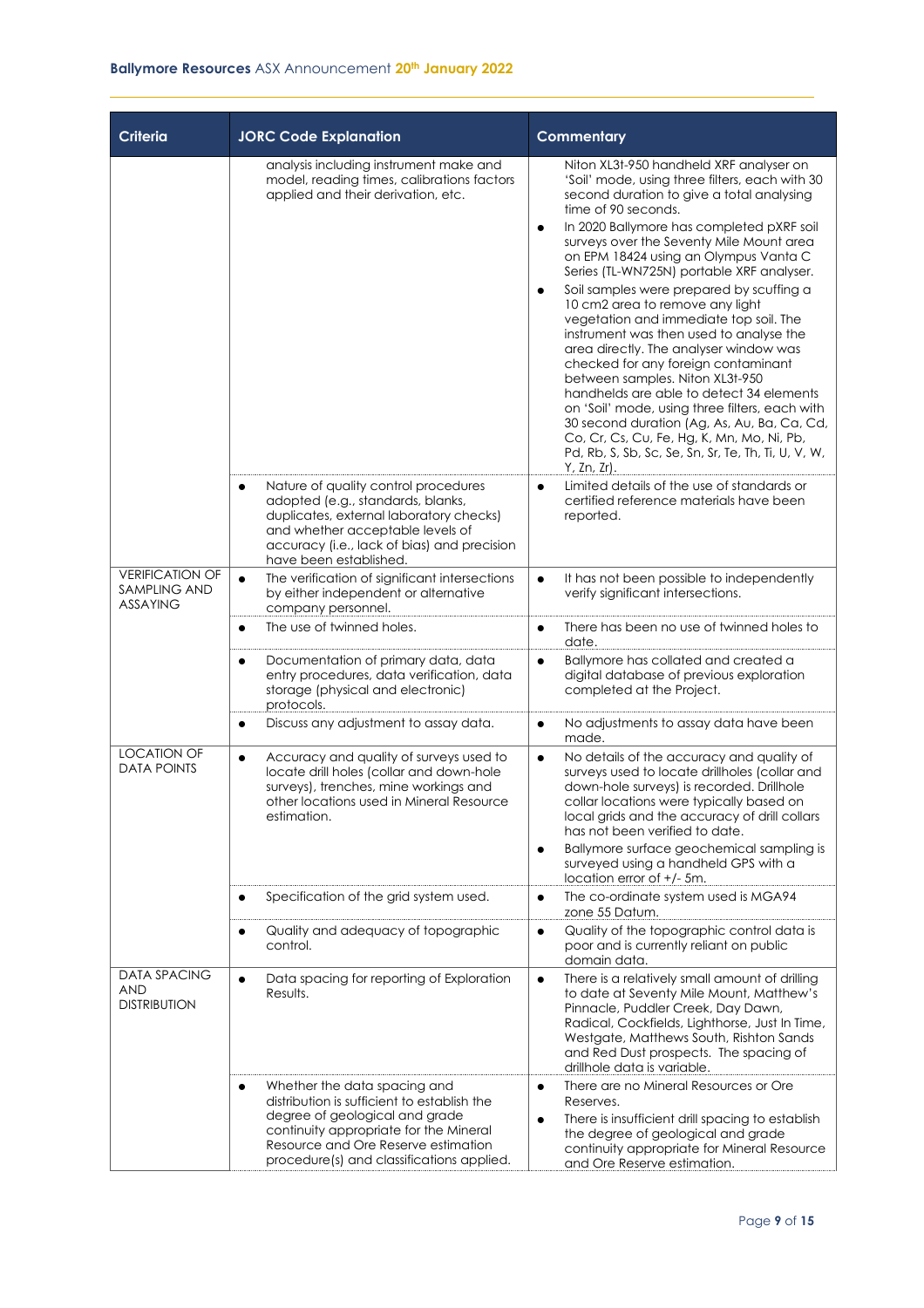#### **Ballymore Resources** ASX Announcement **20th January 2022**

| <b>Criteria</b>                                                                                        | <b>JORC Code Explanation</b>                                                                                                                                                                                                           | <b>Commentary</b>                                                                                                                                                                                                                                                                                                                                                                                                                                                            |
|--------------------------------------------------------------------------------------------------------|----------------------------------------------------------------------------------------------------------------------------------------------------------------------------------------------------------------------------------------|------------------------------------------------------------------------------------------------------------------------------------------------------------------------------------------------------------------------------------------------------------------------------------------------------------------------------------------------------------------------------------------------------------------------------------------------------------------------------|
|                                                                                                        | Whether sample compositing has been<br>applied.                                                                                                                                                                                        | Some sample compositing was carried out<br>$\bullet$<br>on site within some of the percussion drilling<br>e.g., Aurora Gold (1993) composited the 1<br>m RC drillhole samples into 4 m composites<br>for initial analysis, and Rishton Gold (1996)<br>composited the 1 m RC drillhole samples<br>into 3 m composites.<br>For reporting purposes, some drillhole assay<br>$\bullet$<br>results have been composited together to<br>report contiguous zones of mineralisation. |
| <b>ORIENTATION OF</b><br><b>DATA IN</b><br><b>RELATION TO</b><br><b>GEOLOGICAL</b><br><b>STRUCTURE</b> | Whether the orientation of sampling<br>$\bullet$<br>achieves unbiased sampling of possible<br>structures and the extent to which this is<br>known, considering the deposit type.                                                       | Previous drillholes were generally sited to<br>$\bullet$<br>intersect interpreted mineralised zones at a<br>high angle, however, only limited drilling<br>has been completed to date and further<br>drilling will be required to establish the<br>optimal orientation.<br>To the extent known, drilling is assumed to<br>$\bullet$<br>be unbiased.                                                                                                                           |
|                                                                                                        | If the relationship between the drilling<br>$\bullet$<br>orientation and the orientation of key<br>mineralised structures is considered to<br>have introduced a sampling bias, this<br>should be assessed and reported if<br>material. | No sampling bias is considered to have<br>$\bullet$<br>been introduced in drilling completed.                                                                                                                                                                                                                                                                                                                                                                                |
| SAMPLE<br><b>SECURITY</b>                                                                              | The measures taken to ensure sample<br>$\bullet$<br>security.                                                                                                                                                                          | No chain of custody is documented for<br>$\bullet$<br>previous drilling.<br>For Ballymore sampling programs, all work<br>$\bullet$<br>was supervised by company staff. Samples<br>were double bagged, palletised and shrink<br>wrapped at the core shed before dispatch<br>to the laboratory.                                                                                                                                                                                |
| <b>AUDITS OR</b><br><b>REVIEWS</b>                                                                     | The results of any audits or reviews of<br>$\bullet$<br>sampling techniques and data.                                                                                                                                                  | Ballymore programs: Internal auditing<br>$\bullet$<br>procedures and reviews were regularly<br>undertaken on sampling techniques,<br>standard operating procedures, and<br>laboratory processes.<br>Derisk has completed a review of the work<br>Ballymore has undertaken.                                                                                                                                                                                                   |

### **Section 2: Reporting of Exploration Results**

| <b>CRITERIA</b>                                                              | <b>JORC Code explanation</b>                                                                                                                                                                                                                                                                                | <b>Commentary</b>                                                                                                                                                                                                                                                                                                |
|------------------------------------------------------------------------------|-------------------------------------------------------------------------------------------------------------------------------------------------------------------------------------------------------------------------------------------------------------------------------------------------------------|------------------------------------------------------------------------------------------------------------------------------------------------------------------------------------------------------------------------------------------------------------------------------------------------------------------|
| <b>MINERAL</b><br><b>TENEMENT AND</b><br><b>LAND TENURE</b><br><b>STATUS</b> | Type, reference name/number, location<br>$\bullet$<br>and ownership including agreements or<br>material issues with third parties such as<br>joint ventures, partnerships, overriding<br>royalties, native title interests, historical<br>sites, wilderness or national park and<br>environmental settings. | The Project tenements comprise EPM 18424,<br>$\bullet$<br>EPM 18426, EPM 18637, EPM 25466, and EPM<br>25467. These licences are currently held 51%<br>Ballymore Resources / 49% ActivEX Ltd.                                                                                                                     |
|                                                                              | The security of the tenure held at the time<br>٠<br>of reporting along with any known<br>impediments to obtaining a licence to<br>operate in the area.                                                                                                                                                      | All tenements are in good standing.<br>$\bullet$                                                                                                                                                                                                                                                                 |
| <b>EXPLORATION</b><br>DONE BY OTHER<br><b>PARTIES</b>                        | Acknowledgment and appraisal of<br>$\bullet$<br>exploration by other parties.                                                                                                                                                                                                                               | Numerous exploration permits and mining leases<br>have been held over parts and/or all of the<br>Project area. Previous exploration has included<br>geological mapping, soil and rock chip<br>geochemical sampling, airborne and ground<br>geophysics, plus RC and diamond drilling. Major<br>programs included: |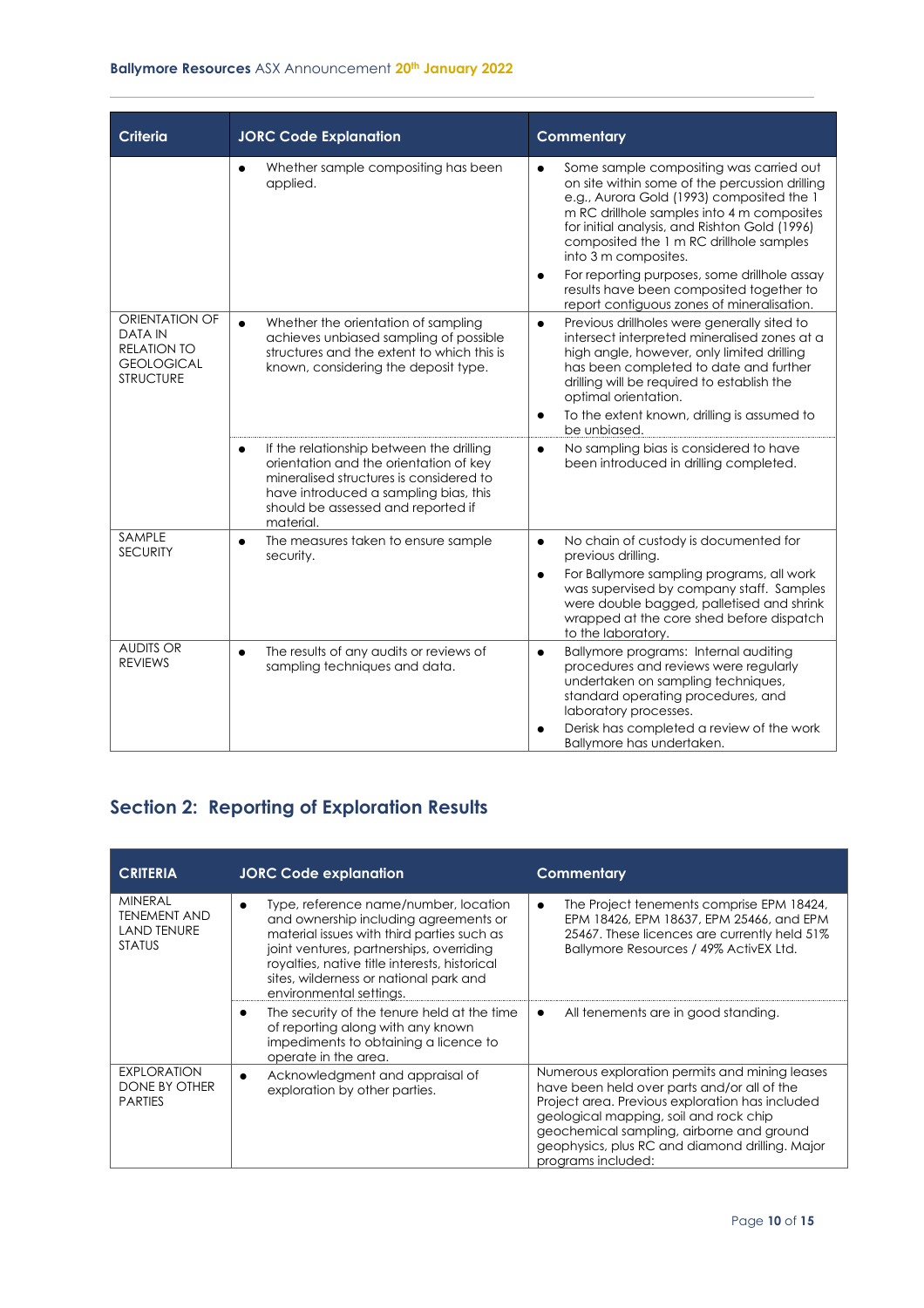| <b>CRITERIA</b> | <b>JORC Code explanation</b> | <b>Commentary</b>                                                                                                                                                                                                                                                                                                                                                                                                                                                                                                                                                                                                                                                                                                                                                                                                                                                                                                                                                                                                                                                                                                                                                                                                                                                                                                                                                                                                                                                                                                                                                                                                                                                                                                                                                                                                                                                                                                                                                                                                                                                                                                                                                                                                                                                                                                                                                                                                                                                                                                                                                                   |
|-----------------|------------------------------|-------------------------------------------------------------------------------------------------------------------------------------------------------------------------------------------------------------------------------------------------------------------------------------------------------------------------------------------------------------------------------------------------------------------------------------------------------------------------------------------------------------------------------------------------------------------------------------------------------------------------------------------------------------------------------------------------------------------------------------------------------------------------------------------------------------------------------------------------------------------------------------------------------------------------------------------------------------------------------------------------------------------------------------------------------------------------------------------------------------------------------------------------------------------------------------------------------------------------------------------------------------------------------------------------------------------------------------------------------------------------------------------------------------------------------------------------------------------------------------------------------------------------------------------------------------------------------------------------------------------------------------------------------------------------------------------------------------------------------------------------------------------------------------------------------------------------------------------------------------------------------------------------------------------------------------------------------------------------------------------------------------------------------------------------------------------------------------------------------------------------------------------------------------------------------------------------------------------------------------------------------------------------------------------------------------------------------------------------------------------------------------------------------------------------------------------------------------------------------------------------------------------------------------------------------------------------------------|
|                 |                              | • Aberfoyle Exploration (1983 – 1985)<br>completed an IP survey, VLF EM survey,<br>horizontal loop EM, geological mapping, soil<br>sampling, petrology, ground magnetic<br>survey, panned concentrate samples,<br>percussion drilling around Seventy Mile Mount<br>and Middle Mount (5 holes for 586 m).<br>• Pajingo Gold Mine/Battle Mountain<br>(Australia) Inc (1985 - 1988) completed<br>reconnaissance and detailed mapping,<br>prospecting, costeaning, rock chip sampling,<br>drilling at Cockfields and Seventy Mile Creek<br>$(19$ holes for 449.5 m).<br>• Aurora Gold Limited/North Queensland<br>Resources/Newmont Holdings /BHP Minerals<br>$(1981 - 1994)$ completed work including<br>photogeological interpretation, rock chip<br>sampling, stream sediment sampling, soil<br>sampling, geological mapping, percussion<br>drilling (9 holes for 394 m), magnetic<br>susceptibility traverses, metallurgical testwork,<br>engineering studies, resource estimates, ore<br>reserves. Key prospects explored within the<br>Ravenswood project included Day Dawn,<br>Radical, Cornishman and Alfonso.<br>• Pan Australian Mining (1982 - 1992)<br>completed airborne magnetics/radiometrics,<br>geological mapping, aerial photography,<br>BCL stream sediment sampling, prospecting,<br>rock chip sampling, gridding, ground<br>magnetics, trenching and percussion drilling<br>at Lighthorse and Just In Time (11 holes for<br>$321.5 \text{ m}$ .<br>• Esso Australia (1983 – 1985) completed<br>stream sediment sampling, mapping,<br>literature review, aerial photography, re-<br>interpretation of stream sediment data,<br>petrology, trenching at Matthew's Pinnacle,<br>Matthews South and Westgate (30 trenches<br>for 1,164 m), RC drilling at Westgate, Puddler<br>Creek, Pinnacle Creek, and Matthew's<br>Pinnacle (13 holes for 682 m) and diamond<br>drilling at Westgate and Pinnacle Creek (4<br>holes for 239 m).<br>• Mount Leyshon Gold Mines (1991 - 2009)<br>completed geological mapping, rock chip<br>sampling, soil sampling, aerial photography,<br>ground magnetic survey, gravity survey, 3D<br>pole - dipole IP survey, RAB drilling, RC<br>drilling, diamond drilling at Puddler Creek,<br>Seventy Mile Mount, Matthew's Pinnacle (145<br>holes for 14,568.77 m).<br>• Rishton Gold (1995 - 2008) completed<br>desktop studies, literature review, ground<br>reconnaissance, geological mapping,<br>ground magnetics survey, gridding, soil<br>sampling, rock chip sampling, aircore<br>bedrock drilling at Rishton Sands (57 holes for |
|                 |                              | $1,140 \text{ m}$ .<br>• Union Oil Development Corporation (1988 -<br>1989) reviewed multispectral data,<br>completed reconnaissance and grid<br>mapping at Mt Cornishman, rock chip                                                                                                                                                                                                                                                                                                                                                                                                                                                                                                                                                                                                                                                                                                                                                                                                                                                                                                                                                                                                                                                                                                                                                                                                                                                                                                                                                                                                                                                                                                                                                                                                                                                                                                                                                                                                                                                                                                                                                                                                                                                                                                                                                                                                                                                                                                                                                                                                |
|                 |                              | sampling, stream sediment sampling,<br>acquisition of aeromagnetic and radiometric<br>data, RC drilling at Red Dust (15 holes for 630<br>m).                                                                                                                                                                                                                                                                                                                                                                                                                                                                                                                                                                                                                                                                                                                                                                                                                                                                                                                                                                                                                                                                                                                                                                                                                                                                                                                                                                                                                                                                                                                                                                                                                                                                                                                                                                                                                                                                                                                                                                                                                                                                                                                                                                                                                                                                                                                                                                                                                                        |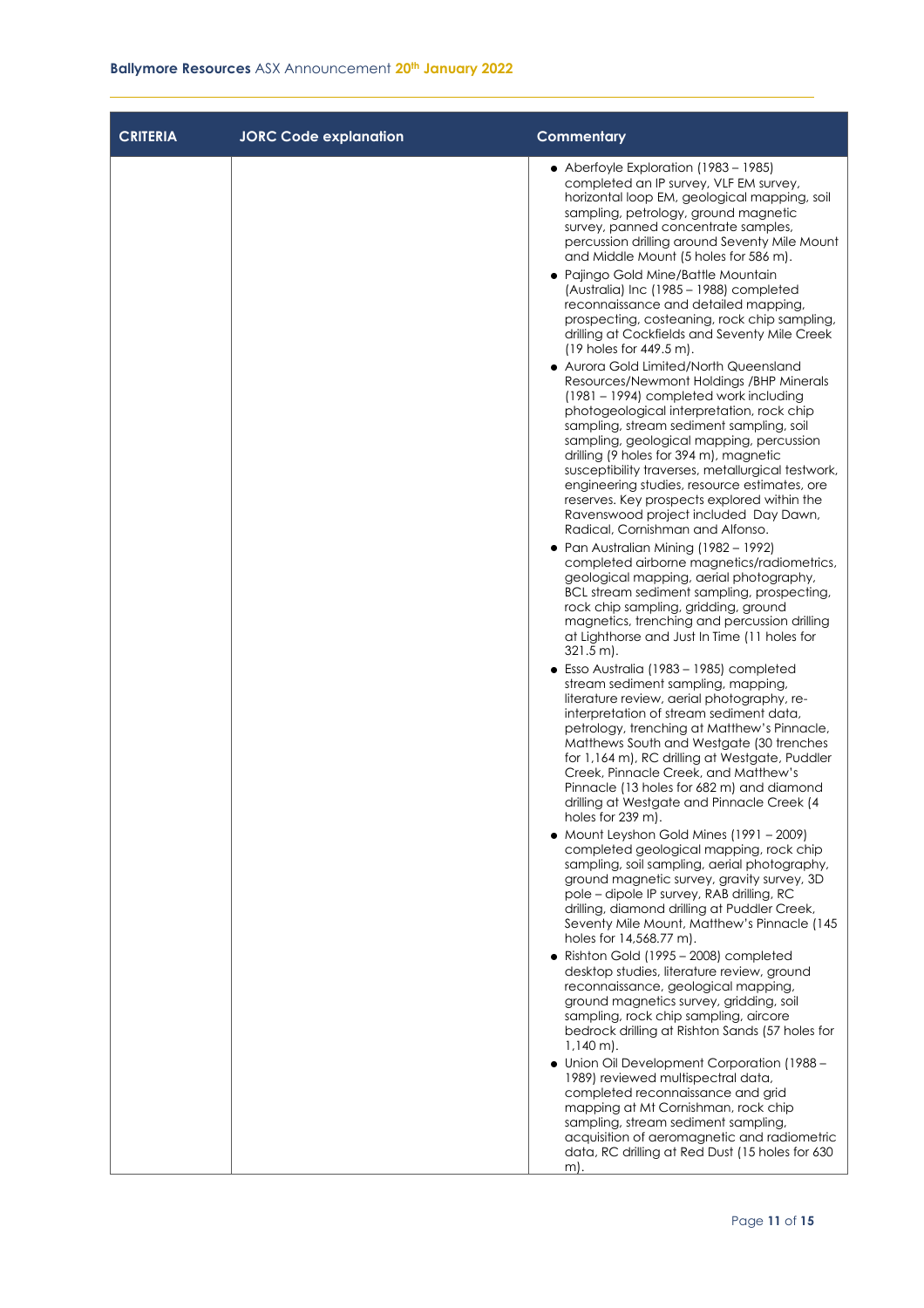| <b>CRITERIA</b>                                                | <b>JORC Code explanation</b>                                                                                                                                                                                                                                                                                                                                                                                                                                                 | <b>Commentary</b>                                                                                                                                                                                                                                                                                                                                                                                                                                                                                                                                                     |
|----------------------------------------------------------------|------------------------------------------------------------------------------------------------------------------------------------------------------------------------------------------------------------------------------------------------------------------------------------------------------------------------------------------------------------------------------------------------------------------------------------------------------------------------------|-----------------------------------------------------------------------------------------------------------------------------------------------------------------------------------------------------------------------------------------------------------------------------------------------------------------------------------------------------------------------------------------------------------------------------------------------------------------------------------------------------------------------------------------------------------------------|
| <b>GEOLOGY</b>                                                 | Deposit type, geological setting, and style<br>$\bullet$<br>of mineralisation.                                                                                                                                                                                                                                                                                                                                                                                               | The Ravenswood Project is located within the<br>Ravenswood Batholith in the Mount Windsor<br>Subprovince of the Charters Towers Province,<br>within the Thomson Orogen, part of the northern<br>Tasman Fold Belt System. Ballymore considers that<br>the Project is prospective for:<br>• Devonian intrusive-hosted mesothermal gold<br>veins e.g., Charters Towers Goldfield.<br>• Carboniferous intrusive-hosted mesothermal<br>gold veins e.g., Ravenswood Goldfield.<br>• Early Permian breccia-hosted gold systems<br>e.g., Mount Leyshon, Mount Wright, Welcome |
|                                                                |                                                                                                                                                                                                                                                                                                                                                                                                                                                                              | Breccia.<br>• Late Palaeozoic low sulphidation epithermal<br>gold veins e.g., Pajingo group.                                                                                                                                                                                                                                                                                                                                                                                                                                                                          |
|                                                                |                                                                                                                                                                                                                                                                                                                                                                                                                                                                              | • Cambrian polymetallic volcanic-hosted<br>massive sulphides e.g., Mount Windsor<br>deposits.                                                                                                                                                                                                                                                                                                                                                                                                                                                                         |
| <b>DRILL HOLE</b><br><b>INFORMATION</b>                        | A summary of all information material to the<br>understanding of the exploration results<br>including a tabulation of the following<br>information for all Material drill holes:<br>Easting and northing of the drill hole<br>$\bullet$<br>collar.<br>Elevation or RL (Reduced Level -<br>٠<br>elevation above sea level in metres)<br>of the drill hole collar.<br>Dip and azimuth of the hole.<br>Down hole length and interception<br>$\bullet$<br>depth.<br>Hole length. | Refer to Appendix 3.<br>$\bullet$                                                                                                                                                                                                                                                                                                                                                                                                                                                                                                                                     |
|                                                                | If the exclusion of this information is<br>$\bullet$<br>justified on the basis that the information<br>is not Material and this exclusion does not<br>detract from the understanding of the<br>report, the Competent Person should<br>clearly explain why this is the case.                                                                                                                                                                                                  | Refer to Appendix 3.<br>$\bullet$                                                                                                                                                                                                                                                                                                                                                                                                                                                                                                                                     |
| <b>DATA</b><br><b>AGGREGATION</b><br><b>METHODS</b>            | In reporting Exploration Results, weighting<br>$\bullet$<br>averaging techniques, maximum and/or<br>minimum grade truncations (e.g., cutting<br>of high grades) and cut-off grades are<br>usually Material and should be stated.                                                                                                                                                                                                                                             | The mineralised drill intersections are reported<br>$\bullet$<br>as downhole intervals and were not<br>converted to true widths. Where gold repeats<br>were recorded, the average of all the<br>samples was used. True widths may be up to<br>50% less than drill intersections pending<br>confirmation of mineralisation geometry.<br>No capping of high grades was performed in<br>$\bullet$<br>the aggregation process.                                                                                                                                            |
|                                                                | Where aggregate intercepts incorporate<br>$\bullet$<br>short lengths of high grade results and<br>longer lengths of low grade results, the<br>procedure used for such aggregation<br>should be stated and some typical<br>examples of such aggregations should be<br>shown in detail.                                                                                                                                                                                        | The drill intercepts reported were calculated<br>$\bullet$<br>using a 0.5 g/t Au cut-off grade. Gold grade<br>for the intercept was calculated as a<br>weighted average grade. Up to 2 m (down<br>hole) of internal waste $(0.5 \frac{q}{t} Au) wasincluded in some cases.$                                                                                                                                                                                                                                                                                           |
|                                                                | The assumptions used for any reporting of<br>$\bullet$<br>metal equivalent values should be clearly<br>stated.                                                                                                                                                                                                                                                                                                                                                               | No metal equivalents are reported.<br>$\bullet$                                                                                                                                                                                                                                                                                                                                                                                                                                                                                                                       |
| <b>RELATIONSHIP</b><br><b>BETWEEN</b><br><b>MINERALISATION</b> | These relationships are particularly<br>$\bullet$<br>important in the reporting of Exploration<br>Results.                                                                                                                                                                                                                                                                                                                                                                   | Overall, previous drilling orientation and<br>$\bullet$<br>sampling was generally as perpendicular to<br>the mineralisation targets as practicable.                                                                                                                                                                                                                                                                                                                                                                                                                   |
| WIDTHS AND<br><b>INTERCEPT</b><br><b>LENGTHS</b>               | If the geometry of the mineralisation with<br>$\bullet$<br>respect to the drill hole angle is known, its<br>nature should be reported.                                                                                                                                                                                                                                                                                                                                       | The geometry of the various drill targets has<br>$\bullet$<br>generally been established through mapping<br>and most mineralisation is typically hosted in<br>sub-vertical veining and breccia bodies.<br>Nevertheless, further work is required to                                                                                                                                                                                                                                                                                                                   |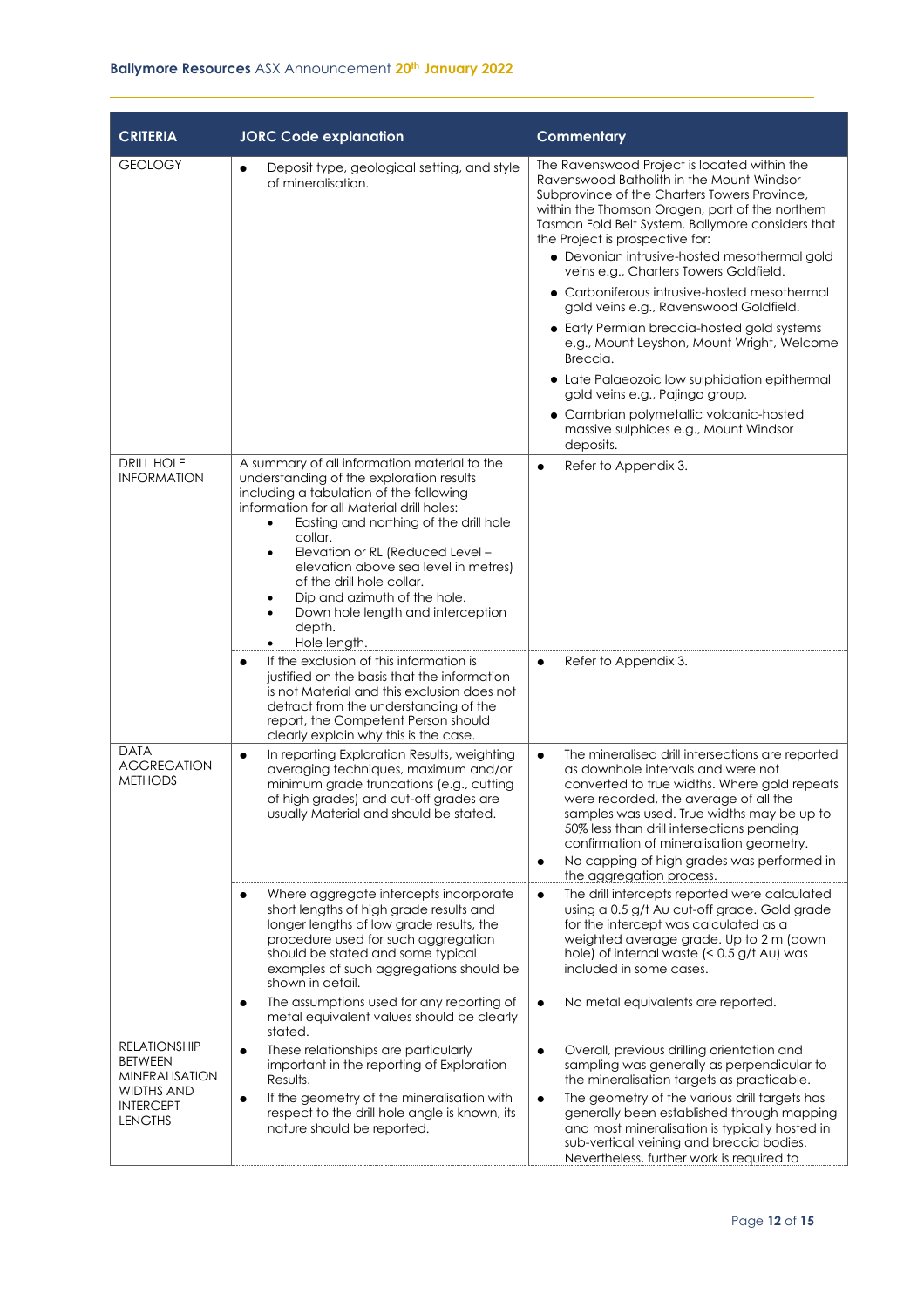#### **Ballymore Resources** ASX Announcement **20th January 2022**

| <b>CRITERIA</b>                                                         | <b>JORC Code explanation</b>                                                                                                                                                                                                                                                                                                                                                                                                  | <b>Commentary</b>                                                                                                                                                                                                                                                                                                                                                                                                                                                                                                                                                                                                            |
|-------------------------------------------------------------------------|-------------------------------------------------------------------------------------------------------------------------------------------------------------------------------------------------------------------------------------------------------------------------------------------------------------------------------------------------------------------------------------------------------------------------------|------------------------------------------------------------------------------------------------------------------------------------------------------------------------------------------------------------------------------------------------------------------------------------------------------------------------------------------------------------------------------------------------------------------------------------------------------------------------------------------------------------------------------------------------------------------------------------------------------------------------------|
|                                                                         |                                                                                                                                                                                                                                                                                                                                                                                                                               | establish the optimal angle to test the<br>mineralisation.                                                                                                                                                                                                                                                                                                                                                                                                                                                                                                                                                                   |
|                                                                         | If it is not known and only the down hole<br>$\bullet$<br>lengths are reported, there should be a<br>clear statement to this effect (e.g., 'down<br>hole length, true width not known').                                                                                                                                                                                                                                      | The mineralised intercepts generally intersect<br>$\bullet$<br>the interpreted dip of the mineralisation at a<br>high angle but are not true widths.                                                                                                                                                                                                                                                                                                                                                                                                                                                                         |
| <b>DIAGRAMS</b>                                                         | Appropriate maps and sections (with<br>$\bullet$<br>scales) and tabulations of intercepts<br>should be included for any significant<br>discovery being reported These should<br>include, but not be limited to a plan view<br>of drill hole collar locations and<br>appropriate sectional views.                                                                                                                              | Refer to figures contained within this report.<br>$\bullet$                                                                                                                                                                                                                                                                                                                                                                                                                                                                                                                                                                  |
| <b>BALANCED</b><br><b>REPORTING</b>                                     | Where comprehensive reporting of all<br>$\bullet$<br>Exploration Results is not practicable,<br>representative reporting of both low and<br>high grades and/or widths should be<br>practiced to avoid misleading reporting<br>of Exploration Results.                                                                                                                                                                         | Balanced reporting of Exploration Results is<br>$\bullet$<br>presented within this report.                                                                                                                                                                                                                                                                                                                                                                                                                                                                                                                                   |
| <b>OTHER</b><br><b>SUBSTANTIVE</b><br><b>EXPLORATION</b><br><b>DATA</b> | Other exploration data, if meaningful and<br>$\bullet$<br>material, should be reported including<br>(but not limited to): geological<br>observations; geophysical survey results;<br>geochemical survey results; bulk samples<br>- size and method of treatment:<br>metallurgical test results; bulk density,<br>groundwater, geotechnical and rock<br>characteristics; potential deleterious or<br>contaminating substances. | The Project includes a large amount of<br>$\bullet$<br>exploration data collected by previous<br>companies, including regional stream<br>sediment geochemical data, soil sample and<br>rock chip data, geological mapping data,<br>drilling data, geophysical survey data, and<br>costean data. Much of this data has been<br>captured and validated into a GIS database.<br>Previous mining has been limited and<br>$\bullet$<br>involved very selective mining and hand<br>sorting. Limited systematic data has been<br>collected to date to assess metallurgy and<br>mining parameters relevant to a modern<br>operation. |
| <b>FURTHER WORK</b>                                                     | The nature and scale of planned further<br>$\bullet$<br>work (e.g., tests for lateral extensions or<br>depth extensions or large-scale step-out<br>drilling).                                                                                                                                                                                                                                                                 | Ballymore plans to conduct surface<br>$\bullet$<br>geological mapping and geochemistry, and<br>drilling across various high-priority target<br>areas over the next two years.                                                                                                                                                                                                                                                                                                                                                                                                                                                |
|                                                                         | Diagrams clearly highlighting the areas of<br>$\bullet$<br>possible extensions, including the main<br>geological interpretations and future<br>drilling areas, provided this information is<br>not commercially sensitive.                                                                                                                                                                                                    | Refer to figures contained within this report.<br>$\bullet$                                                                                                                                                                                                                                                                                                                                                                                                                                                                                                                                                                  |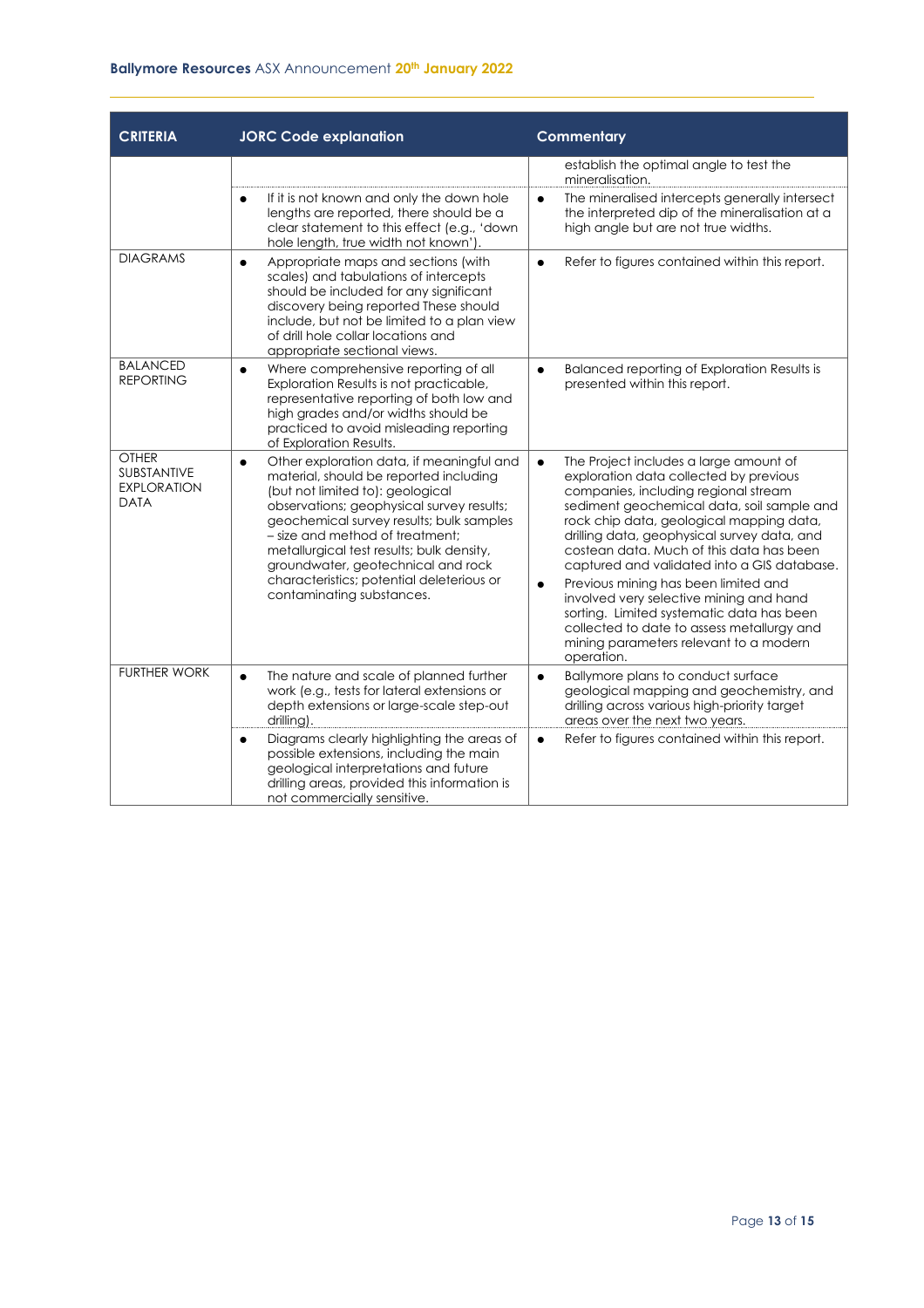### **APPENDIX 2. DAY DAWN ROCK CHIP RESULTS**

| Sample         | East<br><b>MGA</b> | <b>North</b><br><b>MGA</b> | RL  | <b>Sample</b><br><b>Type</b> | Au<br>g/t | Ag<br>g/t | Pb<br>$\%$ | Zn<br>$\%$ | Cu<br>$\%$ | As<br>$\%$ |
|----------------|--------------------|----------------------------|-----|------------------------------|-----------|-----------|------------|------------|------------|------------|
| <b>COR-047</b> | 446721             | 7772893                    | 243 | Mullock                      | 5.30      | 66.50     | 0.35       | 0.09       | 0.03       | 0.79       |
| <b>COR-048</b> | 446646             | 7773090                    | 243 | Mullock                      | 12.90     | 133.00    | 6.81       | 0.18       | 0.07       | 2.20       |
| <b>COR-049</b> | 446603             | 7773117                    | 243 | Outcrop                      | 9.92      | 142.00    | 6.40       | < 0.01     | 0.04       | 2.04       |
| <b>COR-050</b> | 446558             | 7773116                    | 245 | Mullock                      | 5.78      | 338.00    | 2.65       | 0.05       | 0.04       | 0.62       |
| <b>COR-051</b> | 446540             | 7773097                    | 247 | Outcrop                      | 7.82      | 160.00    | 2.18       | 0.07       | 0.01       | 0.97       |
| <b>COR-052</b> | 446549             | 7773093                    | 247 | Outcrop                      | 18.90     | 149.00    | 2.81       | 0.07       | 0.01       | 4.26       |
| <b>COR-053</b> | 446986             | 7773032                    | 238 | Subcrop                      | 5.24      | 298.00    | 0.93       | 0.03       | 0.02       | 0.71       |
| <b>COR-054</b> | 447012             | 7772916                    | 235 | Mullock                      | 2.29      | 576.00    | 4.87       | 0.10       | 0.03       | 1.63       |
| <b>COR-242</b> | 447300             | 7773327                    | 235 | Mullock                      | < 0.01    | 0.06      | 0.00       | < 0.01     | 0.00       | < 0.01     |
| <b>COR-243</b> | 447304             | 7773346                    | 235 | Mullock                      | 13.25     | 6.80      | 0.36       | 0.05       | 0.01       | 0.02       |
| <b>COR-244</b> | 447306             | 7773346                    | 235 | Mullock                      | 0.13      | 2.09      | 0.27       | 0.06       | 0.01       | < 0.01     |
| <b>COR-245</b> | 447320             | 7773357                    | 234 | Mullock                      | 48.00     | 39.80     | 1.15       | 0.07       | 0.04       | 0.07       |
| <b>COR-246</b> | 447320             | 7773357                    | 234 | Mullock                      | 0.12      | 2.22      | 0.38       | 0.03       | 0.01       | 0.01       |
| <b>COR-247</b> | 447298             | 7773375                    | 234 | Mullock                      | 12.30     | 10.30     | 0.12       | 0.03       | < 0.01     | 0.01       |
| <b>COR-248</b> | 447368             | 7773190                    | 233 | Mullock                      | 0.09      | 1.32      | 0.50       | 0.05       | 0.01       | 0.03       |
| <b>COR-249</b> | 446809             | 7773105                    | 240 | Float                        | 0.04      | 1.28      | 0.01       | < 0.01     | < 0.01     | 0.02       |
| <b>COR-250</b> | 446935             | 7773120                    | 238 | Subcrop                      | 0.87      | 2770.00   | 2.70       | 0.24       | 0.07       | 0.41       |
| <b>COR-251</b> | 446940             | 7773135                    | 238 | Subcrop                      | 0.86      | 2350.00   | 3.62       | 0.05       | 0.07       | 0.47       |
| <b>COR-252</b> | 446954             | 7773141                    | 238 | Subcrop                      | 12.10     | 114.00    | 3.08       | 0.10       | 0.02       | 1.31       |
| <b>COR-253</b> | 446903             | 7773144                    | 237 | Subcrop                      | 2.42      | 57.90     | 0.11       | 0.02       | < 0.01     | 1.89       |
| <b>COR-254</b> | 447005             | 7772752                    | 231 | Outcrop                      | 70.80     | 22.70     | 0.23       | 0.01       | < 0.01     | 0.06       |
| <b>COR-255</b> | 446949             | 7772760                    | 230 | Outcrop                      | 1.47      | 32.10     | 0.29       | 0.01       | < 0.01     | 0.08       |
| <b>COR-256</b> | 446979             | 7772718                    | 229 | Outcrop                      | 29.50     | 163.00    | 3.59       | 0.02       | 0.01       | 1.10       |
| <b>COR-257</b> | 446973             | 7772728                    | 229 | Outcrop                      | 4.83      | 302.00    | 4.61       | 0.21       | 0.11       | 1.38       |
| <b>COR-258</b> | 446980             | 7772709                    | 229 | Outcrop                      | 5.14      | 6.77      | 0.08       | 0.04       | < 0.01     | 2.09       |
| <b>COR-259</b> | 446995             | 7772659                    | 229 | Outcrop                      | 6.52      | 104.00    | 6.84       | 0.10       | 0.02       | 2.02       |
| <b>COR-260</b> | 446951             | 7772771                    | 231 | Mullock                      | 34.30     | 1880.00   | 4.70       | 0.17       | 0.20       | 2.99       |
| <b>COR-261</b> | 446956             | 7772814                    | 232 | Outcrop                      | 23.80     | 168.00    | 0.60       | 0.02       | 0.01       | 1.88       |
| <b>COR-262</b> | 446730             | 7772888                    | 241 | Mullock                      | 4.58      | 2120.00   | 1.34       | 0.04       | 0.04       | 0.65       |
| <b>COR-263</b> | 446946             | 7772815                    | 232 | Outcrop                      | 3.42      | 1320.00   | 3.88       | 0.67       | 0.04       | 1.23       |
| <b>COR-264</b> | 446892             | 7773646                    | 229 | Mullock                      | 0.16      | 13.45     | 0.05       | 0.02       | < 0.01     | 0.10       |
| <b>COR-265</b> | 447210             | 7773406                    | 232 | Mullock                      | 35.90     | 411.00    | 2.71       | 0.04       | 0.04       | 2.99       |
| <b>COR-267</b> | 446683             | 7773058                    | 244 | Subcrop                      | 52.40     | 1515.00   | 5.97       | 0.08       | 0.06       | 2.23       |
| <b>COR-268</b> | 446665             | 7773085                    | 243 | Mullock                      | 23.80     | 307.00    | 6.16       | 0.13       | 0.04       | 2.25       |
| <b>COR-269</b> | 446679             | 7773079                    | 242 | Outcrop                      | 71.80     | 1460.00   | 2.76       | 0.08       | 0.05       | 5.16       |
| <b>COR-270</b> | 446519             | 7773081                    | 247 | Outcrop                      | 127.50    | 708.00    | 2.83       | 0.07       | 0.02       | 3.33       |
| <b>COR-271</b> | 446511             | 7773065                    | 247 | Outcrop                      | 35.00     | 1860.00   | 4.81       | 0.17       | 0.21       | 3.07       |
| <b>COR-272</b> | 446416             | 7773026                    | 248 | Mullock                      | 26.30     | 151.00    | 0.62       | 0.03       | 0.01       | 1.83       |
| <b>COR-273</b> | 446408             | 7773031                    | 248 | Outcrop                      | 3.49      | 182.00    | 3.31       | 0.02       | 0.01       | 0.69       |
| <b>COR-274</b> | 446516             | 7773211                    | 242 | Outcrop                      | 1.84      | 1.73      | 0.02       | 0.03       | < 0.01     | 1.39       |
| <b>COR-275</b> | 446510             | 7773233                    | 239 | Outcrop                      | 3.30      | 14.70     | 0.82       | 0.04       | < 0.01     | 1.02       |